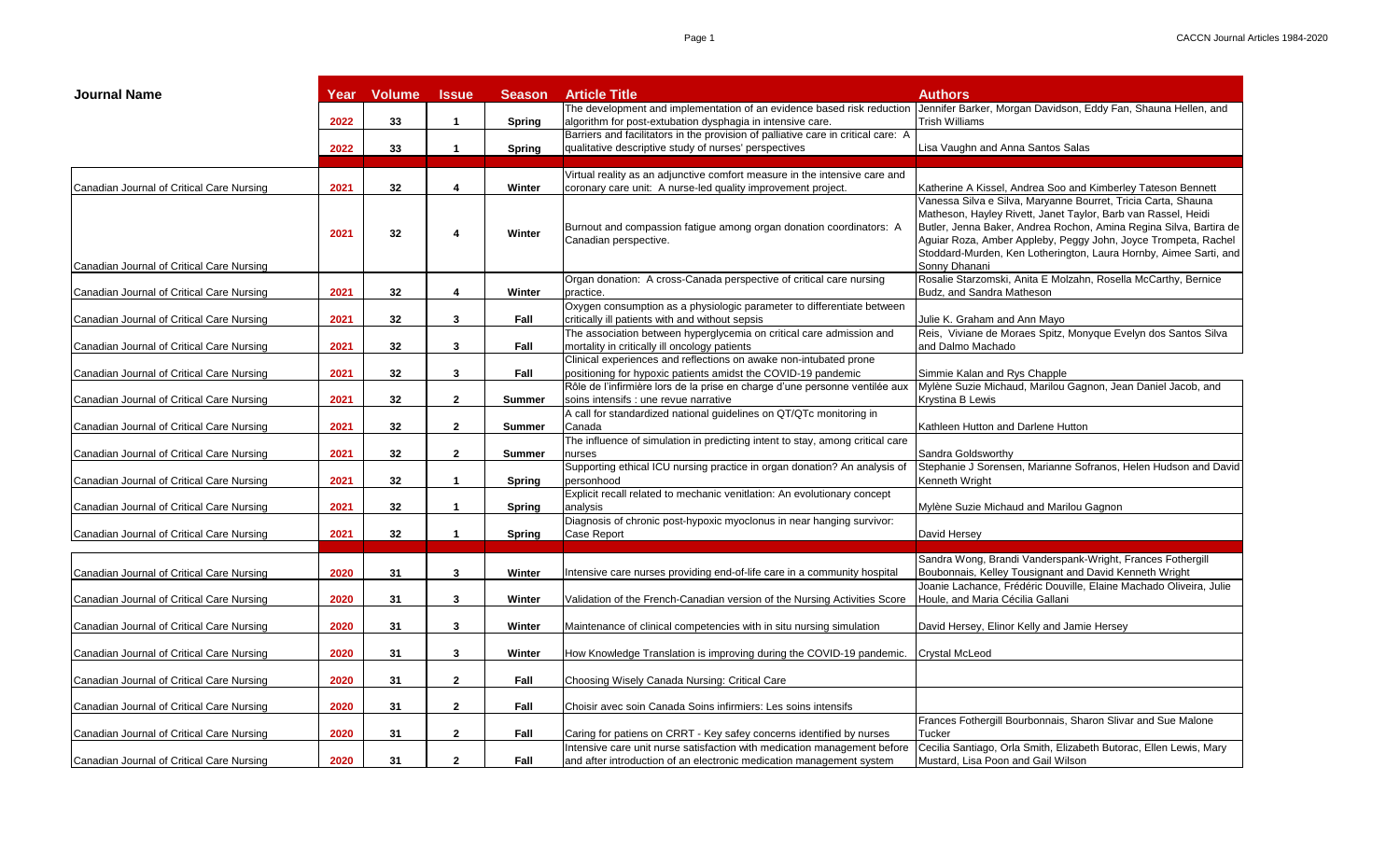| Impact of an inter-hospital transfer online module on critical care nurses<br>2020<br>31<br>$\mathbf{2}$<br>Fall<br>preparedness for transfers<br>Chad Lorenzo Doucet and Ann Rheaume<br>Canadian Journal of Critical Care Nursing<br>Spring /<br>2020<br>31<br>$\mathbf{1}$<br><b>Summer</b><br>Abstracts: Dynamics 2020<br>Implementation of the SLEEP-MAD Mnemonic for Improving Sleep Quality<br>Jinglin Tang, Gloria Su, Vincent H. Mabasa, Christine Thomas,<br>2019<br>30<br>Winter<br>in the Intensive Care Unit: A Pilot Study<br>Katherine Suchorowski<br>4<br>The ABCCs of sepsis: A Framework for Understanding the Pathophyiology<br>2019<br>30<br>4<br>Winter<br>of Sepsis<br>El Ladha, Michelle House-Kokan, and Mary Gillespie<br>Cardiopulmonary resuscitation certification requirements for Canadian<br>Christian Vincelette, Li-Anne Audet, Olivier Fortin, Myriam Dumont,<br>2019<br>30<br>3<br>registered nurses: A pressing need for standardization<br>Nicholas Robillard<br>Canadian Journal of Critical Care Nursing<br>Fall<br>Indigenous approaches to healing in critical care settings: Addressing the<br>Lia Sanzone, Elaine Doucette, Nahal Fansia, Christine Fu, Evelyn<br>2019<br>30<br>3<br>Fall<br>Truth and Reconciliation Report's calls to action<br>Kim, Kim Phung Lo, Pavan Malhi, Tamar Sawatsky<br>The relationship between pediatric critical care nurse burnout and attitudes Laura Buckley, Marcail Christian, Rose Gaiteiro, Christopher S.<br>about engaging with patients and families<br>Parshuram, Shelby Watson, Karen Dryden-Palmer<br>2019<br>30<br>3<br>Fall<br>The role of technology in enhancing a family-centred approach to care:<br>Elaine Doucette, Lia Sanzone, Amber Albahouth, William De Luca,<br>2019<br>30<br>$\mathbf{3}$<br>Fall<br>Navigating nurse-family communication in the ICU<br>Gianni Santella, Karen Wang<br>Canadian Journal of Critical Care Nursing<br>Is that for blood pressure or sedation? Increasing awareness of alpha-2<br>29<br>Winter<br>Canadian Journal of Critical Care Nursing<br>2018<br>4<br>agonists in ICU<br>Cecilia Baylon, Sarah Desrosiers<br>Early mobilization of mechanically ventilated patients: Nursing practice in<br>29<br>Quebec intensive care units<br>Charles Bilodeau, Frances Gallagher, Andréanne Tanguay<br>Canadian Journal of Critical Care Nursing<br>2018<br>4<br>Winter<br>Intensive care unit nurses' knowledge, skills and attitudes regarding three<br>Christian Vincelette, Stephan Lavoie, Olivier Fortin, Hector Quiroz-<br>2018<br>29<br>4<br>Winter<br>resuscitation procedures: A cross-sectional survey<br>Martinez<br>Rosetta Antonacci, Annie Fong, Pia Sumbly, Yi Fan Wang, Leslie<br>They can hear the silence: Nursing practices on communication with<br>2018<br>29<br>4<br>Winter<br>patients<br>Maiden<br>Duty to defend: Patient and family experiences of advance care planning<br>Karen Rasmussen, Shelley Raffin-Bouchal, Melissa Redlich, Jessica<br>3<br>2018<br>29<br>Fall<br>conversations held prior to intensive care unit admission<br>Simon<br>Early progressive mobilization in the intensive care unit without dedicated<br>Mauro Dossi, Arianna Perduca, Sergio Colombo, Monica Marazzi,<br>2018<br>29<br>3<br>Fall<br>Giulia Villa, Duilio Manara, Giovanni Landoni, Alberto Zangrillo<br>Canadian Journal of Critical Care Nursing<br>personnel<br>Cultural adaptation of the Nursing Activities Score to the French-Canadiar<br>Joanie Lachance, Frédéric Douville, Elaine O. Machado, Clémence<br>2018<br>29<br>3<br>Fall<br>context and reliability evaluation<br>Dallaire, Henrique C. Oliveira, Julie Houle, Maria Cécilia Gallani<br>Canadian Journal of Critical Care Nursing<br>Survey of oral care practices in Quebec for intensive care patients<br>Andréanne Tanguay, Isabelle Reeves, Sylvie LeMay, Christelle<br>2018<br>29<br>3<br>Fall<br>receiving mechanical ventilation<br>Khadra, Emilie Gosselin, Denise St-Cyr-Tribble<br>Canadian Journal of Critical Care Nursing<br>Vincent H. Mabasa, Katherine Suchorowski, Christine Thomas,<br>A standardized structured approach to improving sleep quality in the<br>intensive care unit: SLEEP-MAD<br>2018<br>29<br>$\mathbf{2}$<br>Gloria Su<br>Canadian Journal of Critical Care Nursing<br><b>Summer</b><br>2017<br>28<br>4<br>Winter<br>The crucial link in successful smart pump adoption: The critical care nurse  Timothy P Kavanagh, Elizabeth Tse and Rachel R Vitoux<br>2017<br>28<br>4<br>Winter<br>Inter-hospital transfer of critically ill patients<br>Chad Lorenzo Doucet, Ann Rheaume and Tina Breckenridge<br>Consensus among clinicians about advancing patient safety within a<br>Sharolyn Mossey, Tiina Bloomfield, Phyllis Montgomery and Patricia<br>2017<br>28<br>4<br>Winter<br>Northern Ontario intensive care unit<br><b>Bailev</b><br>2017<br>28<br>3<br>Canadian Journal of Critical Care Nursing<br>Fall<br>Angela K Banjar<br>Till death do us part: The evolution of end-of-life and death attributes<br>The prevalence and incidence of restraint use in a Canadian adult<br>2017<br>28<br>3<br>Deborah Hamilton, Donald Griesdale and Lorraine C Mion<br>Canadian Journal of Critical Care Nursing<br>Fall<br>intensive care unit: A prospective cohort study<br>Cecilia Santiago, Christine Lee, Rose Piacentino, Colette Deveau,<br>A pilot study of an interprofessional, multi-component bereavent follow-up | <b>Journal Name</b>                       | Year | <b>Volume</b> | <b>Issue</b> | <b>Season</b> | <b>Article Title</b>           | <b>Authors</b>                                         |
|-----------------------------------------------------------------------------------------------------------------------------------------------------------------------------------------------------------------------------------------------------------------------------------------------------------------------------------------------------------------------------------------------------------------------------------------------------------------------------------------------------------------------------------------------------------------------------------------------------------------------------------------------------------------------------------------------------------------------------------------------------------------------------------------------------------------------------------------------------------------------------------------------------------------------------------------------------------------------------------------------------------------------------------------------------------------------------------------------------------------------------------------------------------------------------------------------------------------------------------------------------------------------------------------------------------------------------------------------------------------------------------------------------------------------------------------------------------------------------------------------------------------------------------------------------------------------------------------------------------------------------------------------------------------------------------------------------------------------------------------------------------------------------------------------------------------------------------------------------------------------------------------------------------------------------------------------------------------------------------------------------------------------------------------------------------------------------------------------------------------------------------------------------------------------------------------------------------------------------------------------------------------------------------------------------------------------------------------------------------------------------------------------------------------------------------------------------------------------------------------------------------------------------------------------------------------------------------------------------------------------------------------------------------------------------------------------------------------------------------------------------------------------------------------------------------------------------------------------------------------------------------------------------------------------------------------------------------------------------------------------------------------------------------------------------------------------------------------------------------------------------------------------------------------------------------------------------------------------------------------------------------------------------------------------------------------------------------------------------------------------------------------------------------------------------------------------------------------------------------------------------------------------------------------------------------------------------------------------------------------------------------------------------------------------------------------------------------------------------------------------------------------------------------------------------------------------------------------------------------------------------------------------------------------------------------------------------------------------------------------------------------------------------------------------------------------------------------------------------------------------------------------------------------------------------------------------------------------------------------------------------------------------------------------------------------------------------------------------------------------------------------------------------------------------------------------------------------------------------------------------------------------------------------------------------------------------------------------------------------------------------------------------------------------------------------------------------------------------------------------------------------------------------------------------------------------------------------------------------------------------------------------------------------------------------------------------------------------------------------------------------------------------------------------------------------------------------------------------------------------------------------------------------------------------------------------------------------------------------------------------------------------------------------------------------------------------------------------------------------------------------------------------------------------------------------------------------------------------------------|-------------------------------------------|------|---------------|--------------|---------------|--------------------------------|--------------------------------------------------------|
|                                                                                                                                                                                                                                                                                                                                                                                                                                                                                                                                                                                                                                                                                                                                                                                                                                                                                                                                                                                                                                                                                                                                                                                                                                                                                                                                                                                                                                                                                                                                                                                                                                                                                                                                                                                                                                                                                                                                                                                                                                                                                                                                                                                                                                                                                                                                                                                                                                                                                                                                                                                                                                                                                                                                                                                                                                                                                                                                                                                                                                                                                                                                                                                                                                                                                                                                                                                                                                                                                                                                                                                                                                                                                                                                                                                                                                                                                                                                                                                                                                                                                                                                                                                                                                                                                                                                                                                                                                                                                                                                                                                                                                                                                                                                                                                                                                                                                                                                                                                                                                                                                                                                                                                                                                                                                                                                                                                                                                                                                   |                                           |      |               |              |               |                                |                                                        |
|                                                                                                                                                                                                                                                                                                                                                                                                                                                                                                                                                                                                                                                                                                                                                                                                                                                                                                                                                                                                                                                                                                                                                                                                                                                                                                                                                                                                                                                                                                                                                                                                                                                                                                                                                                                                                                                                                                                                                                                                                                                                                                                                                                                                                                                                                                                                                                                                                                                                                                                                                                                                                                                                                                                                                                                                                                                                                                                                                                                                                                                                                                                                                                                                                                                                                                                                                                                                                                                                                                                                                                                                                                                                                                                                                                                                                                                                                                                                                                                                                                                                                                                                                                                                                                                                                                                                                                                                                                                                                                                                                                                                                                                                                                                                                                                                                                                                                                                                                                                                                                                                                                                                                                                                                                                                                                                                                                                                                                                                                   |                                           |      |               |              |               |                                |                                                        |
|                                                                                                                                                                                                                                                                                                                                                                                                                                                                                                                                                                                                                                                                                                                                                                                                                                                                                                                                                                                                                                                                                                                                                                                                                                                                                                                                                                                                                                                                                                                                                                                                                                                                                                                                                                                                                                                                                                                                                                                                                                                                                                                                                                                                                                                                                                                                                                                                                                                                                                                                                                                                                                                                                                                                                                                                                                                                                                                                                                                                                                                                                                                                                                                                                                                                                                                                                                                                                                                                                                                                                                                                                                                                                                                                                                                                                                                                                                                                                                                                                                                                                                                                                                                                                                                                                                                                                                                                                                                                                                                                                                                                                                                                                                                                                                                                                                                                                                                                                                                                                                                                                                                                                                                                                                                                                                                                                                                                                                                                                   | Canadian Journal of Critical Care Nursing |      |               |              |               |                                |                                                        |
|                                                                                                                                                                                                                                                                                                                                                                                                                                                                                                                                                                                                                                                                                                                                                                                                                                                                                                                                                                                                                                                                                                                                                                                                                                                                                                                                                                                                                                                                                                                                                                                                                                                                                                                                                                                                                                                                                                                                                                                                                                                                                                                                                                                                                                                                                                                                                                                                                                                                                                                                                                                                                                                                                                                                                                                                                                                                                                                                                                                                                                                                                                                                                                                                                                                                                                                                                                                                                                                                                                                                                                                                                                                                                                                                                                                                                                                                                                                                                                                                                                                                                                                                                                                                                                                                                                                                                                                                                                                                                                                                                                                                                                                                                                                                                                                                                                                                                                                                                                                                                                                                                                                                                                                                                                                                                                                                                                                                                                                                                   |                                           |      |               |              |               |                                |                                                        |
|                                                                                                                                                                                                                                                                                                                                                                                                                                                                                                                                                                                                                                                                                                                                                                                                                                                                                                                                                                                                                                                                                                                                                                                                                                                                                                                                                                                                                                                                                                                                                                                                                                                                                                                                                                                                                                                                                                                                                                                                                                                                                                                                                                                                                                                                                                                                                                                                                                                                                                                                                                                                                                                                                                                                                                                                                                                                                                                                                                                                                                                                                                                                                                                                                                                                                                                                                                                                                                                                                                                                                                                                                                                                                                                                                                                                                                                                                                                                                                                                                                                                                                                                                                                                                                                                                                                                                                                                                                                                                                                                                                                                                                                                                                                                                                                                                                                                                                                                                                                                                                                                                                                                                                                                                                                                                                                                                                                                                                                                                   | Canadian Journal of Critical Care Nursing |      |               |              |               |                                |                                                        |
|                                                                                                                                                                                                                                                                                                                                                                                                                                                                                                                                                                                                                                                                                                                                                                                                                                                                                                                                                                                                                                                                                                                                                                                                                                                                                                                                                                                                                                                                                                                                                                                                                                                                                                                                                                                                                                                                                                                                                                                                                                                                                                                                                                                                                                                                                                                                                                                                                                                                                                                                                                                                                                                                                                                                                                                                                                                                                                                                                                                                                                                                                                                                                                                                                                                                                                                                                                                                                                                                                                                                                                                                                                                                                                                                                                                                                                                                                                                                                                                                                                                                                                                                                                                                                                                                                                                                                                                                                                                                                                                                                                                                                                                                                                                                                                                                                                                                                                                                                                                                                                                                                                                                                                                                                                                                                                                                                                                                                                                                                   |                                           |      |               |              |               |                                |                                                        |
|                                                                                                                                                                                                                                                                                                                                                                                                                                                                                                                                                                                                                                                                                                                                                                                                                                                                                                                                                                                                                                                                                                                                                                                                                                                                                                                                                                                                                                                                                                                                                                                                                                                                                                                                                                                                                                                                                                                                                                                                                                                                                                                                                                                                                                                                                                                                                                                                                                                                                                                                                                                                                                                                                                                                                                                                                                                                                                                                                                                                                                                                                                                                                                                                                                                                                                                                                                                                                                                                                                                                                                                                                                                                                                                                                                                                                                                                                                                                                                                                                                                                                                                                                                                                                                                                                                                                                                                                                                                                                                                                                                                                                                                                                                                                                                                                                                                                                                                                                                                                                                                                                                                                                                                                                                                                                                                                                                                                                                                                                   | Canadian Journal of Critical Care Nursing |      |               |              |               |                                |                                                        |
|                                                                                                                                                                                                                                                                                                                                                                                                                                                                                                                                                                                                                                                                                                                                                                                                                                                                                                                                                                                                                                                                                                                                                                                                                                                                                                                                                                                                                                                                                                                                                                                                                                                                                                                                                                                                                                                                                                                                                                                                                                                                                                                                                                                                                                                                                                                                                                                                                                                                                                                                                                                                                                                                                                                                                                                                                                                                                                                                                                                                                                                                                                                                                                                                                                                                                                                                                                                                                                                                                                                                                                                                                                                                                                                                                                                                                                                                                                                                                                                                                                                                                                                                                                                                                                                                                                                                                                                                                                                                                                                                                                                                                                                                                                                                                                                                                                                                                                                                                                                                                                                                                                                                                                                                                                                                                                                                                                                                                                                                                   |                                           |      |               |              |               |                                |                                                        |
|                                                                                                                                                                                                                                                                                                                                                                                                                                                                                                                                                                                                                                                                                                                                                                                                                                                                                                                                                                                                                                                                                                                                                                                                                                                                                                                                                                                                                                                                                                                                                                                                                                                                                                                                                                                                                                                                                                                                                                                                                                                                                                                                                                                                                                                                                                                                                                                                                                                                                                                                                                                                                                                                                                                                                                                                                                                                                                                                                                                                                                                                                                                                                                                                                                                                                                                                                                                                                                                                                                                                                                                                                                                                                                                                                                                                                                                                                                                                                                                                                                                                                                                                                                                                                                                                                                                                                                                                                                                                                                                                                                                                                                                                                                                                                                                                                                                                                                                                                                                                                                                                                                                                                                                                                                                                                                                                                                                                                                                                                   |                                           |      |               |              |               |                                |                                                        |
|                                                                                                                                                                                                                                                                                                                                                                                                                                                                                                                                                                                                                                                                                                                                                                                                                                                                                                                                                                                                                                                                                                                                                                                                                                                                                                                                                                                                                                                                                                                                                                                                                                                                                                                                                                                                                                                                                                                                                                                                                                                                                                                                                                                                                                                                                                                                                                                                                                                                                                                                                                                                                                                                                                                                                                                                                                                                                                                                                                                                                                                                                                                                                                                                                                                                                                                                                                                                                                                                                                                                                                                                                                                                                                                                                                                                                                                                                                                                                                                                                                                                                                                                                                                                                                                                                                                                                                                                                                                                                                                                                                                                                                                                                                                                                                                                                                                                                                                                                                                                                                                                                                                                                                                                                                                                                                                                                                                                                                                                                   | Canadian Journal of Critical Care Nursing |      |               |              |               |                                |                                                        |
|                                                                                                                                                                                                                                                                                                                                                                                                                                                                                                                                                                                                                                                                                                                                                                                                                                                                                                                                                                                                                                                                                                                                                                                                                                                                                                                                                                                                                                                                                                                                                                                                                                                                                                                                                                                                                                                                                                                                                                                                                                                                                                                                                                                                                                                                                                                                                                                                                                                                                                                                                                                                                                                                                                                                                                                                                                                                                                                                                                                                                                                                                                                                                                                                                                                                                                                                                                                                                                                                                                                                                                                                                                                                                                                                                                                                                                                                                                                                                                                                                                                                                                                                                                                                                                                                                                                                                                                                                                                                                                                                                                                                                                                                                                                                                                                                                                                                                                                                                                                                                                                                                                                                                                                                                                                                                                                                                                                                                                                                                   |                                           |      |               |              |               |                                |                                                        |
|                                                                                                                                                                                                                                                                                                                                                                                                                                                                                                                                                                                                                                                                                                                                                                                                                                                                                                                                                                                                                                                                                                                                                                                                                                                                                                                                                                                                                                                                                                                                                                                                                                                                                                                                                                                                                                                                                                                                                                                                                                                                                                                                                                                                                                                                                                                                                                                                                                                                                                                                                                                                                                                                                                                                                                                                                                                                                                                                                                                                                                                                                                                                                                                                                                                                                                                                                                                                                                                                                                                                                                                                                                                                                                                                                                                                                                                                                                                                                                                                                                                                                                                                                                                                                                                                                                                                                                                                                                                                                                                                                                                                                                                                                                                                                                                                                                                                                                                                                                                                                                                                                                                                                                                                                                                                                                                                                                                                                                                                                   | Canadian Journal of Critical Care Nursing |      |               |              |               |                                |                                                        |
|                                                                                                                                                                                                                                                                                                                                                                                                                                                                                                                                                                                                                                                                                                                                                                                                                                                                                                                                                                                                                                                                                                                                                                                                                                                                                                                                                                                                                                                                                                                                                                                                                                                                                                                                                                                                                                                                                                                                                                                                                                                                                                                                                                                                                                                                                                                                                                                                                                                                                                                                                                                                                                                                                                                                                                                                                                                                                                                                                                                                                                                                                                                                                                                                                                                                                                                                                                                                                                                                                                                                                                                                                                                                                                                                                                                                                                                                                                                                                                                                                                                                                                                                                                                                                                                                                                                                                                                                                                                                                                                                                                                                                                                                                                                                                                                                                                                                                                                                                                                                                                                                                                                                                                                                                                                                                                                                                                                                                                                                                   |                                           |      |               |              |               |                                |                                                        |
|                                                                                                                                                                                                                                                                                                                                                                                                                                                                                                                                                                                                                                                                                                                                                                                                                                                                                                                                                                                                                                                                                                                                                                                                                                                                                                                                                                                                                                                                                                                                                                                                                                                                                                                                                                                                                                                                                                                                                                                                                                                                                                                                                                                                                                                                                                                                                                                                                                                                                                                                                                                                                                                                                                                                                                                                                                                                                                                                                                                                                                                                                                                                                                                                                                                                                                                                                                                                                                                                                                                                                                                                                                                                                                                                                                                                                                                                                                                                                                                                                                                                                                                                                                                                                                                                                                                                                                                                                                                                                                                                                                                                                                                                                                                                                                                                                                                                                                                                                                                                                                                                                                                                                                                                                                                                                                                                                                                                                                                                                   |                                           |      |               |              |               |                                |                                                        |
|                                                                                                                                                                                                                                                                                                                                                                                                                                                                                                                                                                                                                                                                                                                                                                                                                                                                                                                                                                                                                                                                                                                                                                                                                                                                                                                                                                                                                                                                                                                                                                                                                                                                                                                                                                                                                                                                                                                                                                                                                                                                                                                                                                                                                                                                                                                                                                                                                                                                                                                                                                                                                                                                                                                                                                                                                                                                                                                                                                                                                                                                                                                                                                                                                                                                                                                                                                                                                                                                                                                                                                                                                                                                                                                                                                                                                                                                                                                                                                                                                                                                                                                                                                                                                                                                                                                                                                                                                                                                                                                                                                                                                                                                                                                                                                                                                                                                                                                                                                                                                                                                                                                                                                                                                                                                                                                                                                                                                                                                                   |                                           |      |               |              |               |                                |                                                        |
|                                                                                                                                                                                                                                                                                                                                                                                                                                                                                                                                                                                                                                                                                                                                                                                                                                                                                                                                                                                                                                                                                                                                                                                                                                                                                                                                                                                                                                                                                                                                                                                                                                                                                                                                                                                                                                                                                                                                                                                                                                                                                                                                                                                                                                                                                                                                                                                                                                                                                                                                                                                                                                                                                                                                                                                                                                                                                                                                                                                                                                                                                                                                                                                                                                                                                                                                                                                                                                                                                                                                                                                                                                                                                                                                                                                                                                                                                                                                                                                                                                                                                                                                                                                                                                                                                                                                                                                                                                                                                                                                                                                                                                                                                                                                                                                                                                                                                                                                                                                                                                                                                                                                                                                                                                                                                                                                                                                                                                                                                   |                                           |      |               |              |               |                                |                                                        |
|                                                                                                                                                                                                                                                                                                                                                                                                                                                                                                                                                                                                                                                                                                                                                                                                                                                                                                                                                                                                                                                                                                                                                                                                                                                                                                                                                                                                                                                                                                                                                                                                                                                                                                                                                                                                                                                                                                                                                                                                                                                                                                                                                                                                                                                                                                                                                                                                                                                                                                                                                                                                                                                                                                                                                                                                                                                                                                                                                                                                                                                                                                                                                                                                                                                                                                                                                                                                                                                                                                                                                                                                                                                                                                                                                                                                                                                                                                                                                                                                                                                                                                                                                                                                                                                                                                                                                                                                                                                                                                                                                                                                                                                                                                                                                                                                                                                                                                                                                                                                                                                                                                                                                                                                                                                                                                                                                                                                                                                                                   |                                           |      |               |              |               |                                |                                                        |
|                                                                                                                                                                                                                                                                                                                                                                                                                                                                                                                                                                                                                                                                                                                                                                                                                                                                                                                                                                                                                                                                                                                                                                                                                                                                                                                                                                                                                                                                                                                                                                                                                                                                                                                                                                                                                                                                                                                                                                                                                                                                                                                                                                                                                                                                                                                                                                                                                                                                                                                                                                                                                                                                                                                                                                                                                                                                                                                                                                                                                                                                                                                                                                                                                                                                                                                                                                                                                                                                                                                                                                                                                                                                                                                                                                                                                                                                                                                                                                                                                                                                                                                                                                                                                                                                                                                                                                                                                                                                                                                                                                                                                                                                                                                                                                                                                                                                                                                                                                                                                                                                                                                                                                                                                                                                                                                                                                                                                                                                                   |                                           |      |               |              |               |                                |                                                        |
|                                                                                                                                                                                                                                                                                                                                                                                                                                                                                                                                                                                                                                                                                                                                                                                                                                                                                                                                                                                                                                                                                                                                                                                                                                                                                                                                                                                                                                                                                                                                                                                                                                                                                                                                                                                                                                                                                                                                                                                                                                                                                                                                                                                                                                                                                                                                                                                                                                                                                                                                                                                                                                                                                                                                                                                                                                                                                                                                                                                                                                                                                                                                                                                                                                                                                                                                                                                                                                                                                                                                                                                                                                                                                                                                                                                                                                                                                                                                                                                                                                                                                                                                                                                                                                                                                                                                                                                                                                                                                                                                                                                                                                                                                                                                                                                                                                                                                                                                                                                                                                                                                                                                                                                                                                                                                                                                                                                                                                                                                   |                                           |      |               |              |               |                                |                                                        |
|                                                                                                                                                                                                                                                                                                                                                                                                                                                                                                                                                                                                                                                                                                                                                                                                                                                                                                                                                                                                                                                                                                                                                                                                                                                                                                                                                                                                                                                                                                                                                                                                                                                                                                                                                                                                                                                                                                                                                                                                                                                                                                                                                                                                                                                                                                                                                                                                                                                                                                                                                                                                                                                                                                                                                                                                                                                                                                                                                                                                                                                                                                                                                                                                                                                                                                                                                                                                                                                                                                                                                                                                                                                                                                                                                                                                                                                                                                                                                                                                                                                                                                                                                                                                                                                                                                                                                                                                                                                                                                                                                                                                                                                                                                                                                                                                                                                                                                                                                                                                                                                                                                                                                                                                                                                                                                                                                                                                                                                                                   | Canadian Journal of Critical Care Nursing |      |               |              |               |                                |                                                        |
|                                                                                                                                                                                                                                                                                                                                                                                                                                                                                                                                                                                                                                                                                                                                                                                                                                                                                                                                                                                                                                                                                                                                                                                                                                                                                                                                                                                                                                                                                                                                                                                                                                                                                                                                                                                                                                                                                                                                                                                                                                                                                                                                                                                                                                                                                                                                                                                                                                                                                                                                                                                                                                                                                                                                                                                                                                                                                                                                                                                                                                                                                                                                                                                                                                                                                                                                                                                                                                                                                                                                                                                                                                                                                                                                                                                                                                                                                                                                                                                                                                                                                                                                                                                                                                                                                                                                                                                                                                                                                                                                                                                                                                                                                                                                                                                                                                                                                                                                                                                                                                                                                                                                                                                                                                                                                                                                                                                                                                                                                   |                                           |      |               |              |               |                                |                                                        |
|                                                                                                                                                                                                                                                                                                                                                                                                                                                                                                                                                                                                                                                                                                                                                                                                                                                                                                                                                                                                                                                                                                                                                                                                                                                                                                                                                                                                                                                                                                                                                                                                                                                                                                                                                                                                                                                                                                                                                                                                                                                                                                                                                                                                                                                                                                                                                                                                                                                                                                                                                                                                                                                                                                                                                                                                                                                                                                                                                                                                                                                                                                                                                                                                                                                                                                                                                                                                                                                                                                                                                                                                                                                                                                                                                                                                                                                                                                                                                                                                                                                                                                                                                                                                                                                                                                                                                                                                                                                                                                                                                                                                                                                                                                                                                                                                                                                                                                                                                                                                                                                                                                                                                                                                                                                                                                                                                                                                                                                                                   | Canadian Journal of Critical Care Nursing |      |               |              |               |                                |                                                        |
|                                                                                                                                                                                                                                                                                                                                                                                                                                                                                                                                                                                                                                                                                                                                                                                                                                                                                                                                                                                                                                                                                                                                                                                                                                                                                                                                                                                                                                                                                                                                                                                                                                                                                                                                                                                                                                                                                                                                                                                                                                                                                                                                                                                                                                                                                                                                                                                                                                                                                                                                                                                                                                                                                                                                                                                                                                                                                                                                                                                                                                                                                                                                                                                                                                                                                                                                                                                                                                                                                                                                                                                                                                                                                                                                                                                                                                                                                                                                                                                                                                                                                                                                                                                                                                                                                                                                                                                                                                                                                                                                                                                                                                                                                                                                                                                                                                                                                                                                                                                                                                                                                                                                                                                                                                                                                                                                                                                                                                                                                   |                                           |      |               |              |               |                                |                                                        |
|                                                                                                                                                                                                                                                                                                                                                                                                                                                                                                                                                                                                                                                                                                                                                                                                                                                                                                                                                                                                                                                                                                                                                                                                                                                                                                                                                                                                                                                                                                                                                                                                                                                                                                                                                                                                                                                                                                                                                                                                                                                                                                                                                                                                                                                                                                                                                                                                                                                                                                                                                                                                                                                                                                                                                                                                                                                                                                                                                                                                                                                                                                                                                                                                                                                                                                                                                                                                                                                                                                                                                                                                                                                                                                                                                                                                                                                                                                                                                                                                                                                                                                                                                                                                                                                                                                                                                                                                                                                                                                                                                                                                                                                                                                                                                                                                                                                                                                                                                                                                                                                                                                                                                                                                                                                                                                                                                                                                                                                                                   | Canadian Journal of Critical Care Nursing |      |               |              |               |                                |                                                        |
|                                                                                                                                                                                                                                                                                                                                                                                                                                                                                                                                                                                                                                                                                                                                                                                                                                                                                                                                                                                                                                                                                                                                                                                                                                                                                                                                                                                                                                                                                                                                                                                                                                                                                                                                                                                                                                                                                                                                                                                                                                                                                                                                                                                                                                                                                                                                                                                                                                                                                                                                                                                                                                                                                                                                                                                                                                                                                                                                                                                                                                                                                                                                                                                                                                                                                                                                                                                                                                                                                                                                                                                                                                                                                                                                                                                                                                                                                                                                                                                                                                                                                                                                                                                                                                                                                                                                                                                                                                                                                                                                                                                                                                                                                                                                                                                                                                                                                                                                                                                                                                                                                                                                                                                                                                                                                                                                                                                                                                                                                   |                                           |      |               |              |               |                                |                                                        |
|                                                                                                                                                                                                                                                                                                                                                                                                                                                                                                                                                                                                                                                                                                                                                                                                                                                                                                                                                                                                                                                                                                                                                                                                                                                                                                                                                                                                                                                                                                                                                                                                                                                                                                                                                                                                                                                                                                                                                                                                                                                                                                                                                                                                                                                                                                                                                                                                                                                                                                                                                                                                                                                                                                                                                                                                                                                                                                                                                                                                                                                                                                                                                                                                                                                                                                                                                                                                                                                                                                                                                                                                                                                                                                                                                                                                                                                                                                                                                                                                                                                                                                                                                                                                                                                                                                                                                                                                                                                                                                                                                                                                                                                                                                                                                                                                                                                                                                                                                                                                                                                                                                                                                                                                                                                                                                                                                                                                                                                                                   |                                           |      |               |              |               |                                |                                                        |
|                                                                                                                                                                                                                                                                                                                                                                                                                                                                                                                                                                                                                                                                                                                                                                                                                                                                                                                                                                                                                                                                                                                                                                                                                                                                                                                                                                                                                                                                                                                                                                                                                                                                                                                                                                                                                                                                                                                                                                                                                                                                                                                                                                                                                                                                                                                                                                                                                                                                                                                                                                                                                                                                                                                                                                                                                                                                                                                                                                                                                                                                                                                                                                                                                                                                                                                                                                                                                                                                                                                                                                                                                                                                                                                                                                                                                                                                                                                                                                                                                                                                                                                                                                                                                                                                                                                                                                                                                                                                                                                                                                                                                                                                                                                                                                                                                                                                                                                                                                                                                                                                                                                                                                                                                                                                                                                                                                                                                                                                                   |                                           |      |               |              |               |                                |                                                        |
|                                                                                                                                                                                                                                                                                                                                                                                                                                                                                                                                                                                                                                                                                                                                                                                                                                                                                                                                                                                                                                                                                                                                                                                                                                                                                                                                                                                                                                                                                                                                                                                                                                                                                                                                                                                                                                                                                                                                                                                                                                                                                                                                                                                                                                                                                                                                                                                                                                                                                                                                                                                                                                                                                                                                                                                                                                                                                                                                                                                                                                                                                                                                                                                                                                                                                                                                                                                                                                                                                                                                                                                                                                                                                                                                                                                                                                                                                                                                                                                                                                                                                                                                                                                                                                                                                                                                                                                                                                                                                                                                                                                                                                                                                                                                                                                                                                                                                                                                                                                                                                                                                                                                                                                                                                                                                                                                                                                                                                                                                   |                                           |      |               |              |               |                                |                                                        |
|                                                                                                                                                                                                                                                                                                                                                                                                                                                                                                                                                                                                                                                                                                                                                                                                                                                                                                                                                                                                                                                                                                                                                                                                                                                                                                                                                                                                                                                                                                                                                                                                                                                                                                                                                                                                                                                                                                                                                                                                                                                                                                                                                                                                                                                                                                                                                                                                                                                                                                                                                                                                                                                                                                                                                                                                                                                                                                                                                                                                                                                                                                                                                                                                                                                                                                                                                                                                                                                                                                                                                                                                                                                                                                                                                                                                                                                                                                                                                                                                                                                                                                                                                                                                                                                                                                                                                                                                                                                                                                                                                                                                                                                                                                                                                                                                                                                                                                                                                                                                                                                                                                                                                                                                                                                                                                                                                                                                                                                                                   |                                           |      |               |              |               |                                |                                                        |
|                                                                                                                                                                                                                                                                                                                                                                                                                                                                                                                                                                                                                                                                                                                                                                                                                                                                                                                                                                                                                                                                                                                                                                                                                                                                                                                                                                                                                                                                                                                                                                                                                                                                                                                                                                                                                                                                                                                                                                                                                                                                                                                                                                                                                                                                                                                                                                                                                                                                                                                                                                                                                                                                                                                                                                                                                                                                                                                                                                                                                                                                                                                                                                                                                                                                                                                                                                                                                                                                                                                                                                                                                                                                                                                                                                                                                                                                                                                                                                                                                                                                                                                                                                                                                                                                                                                                                                                                                                                                                                                                                                                                                                                                                                                                                                                                                                                                                                                                                                                                                                                                                                                                                                                                                                                                                                                                                                                                                                                                                   |                                           |      |               |              |               |                                |                                                        |
|                                                                                                                                                                                                                                                                                                                                                                                                                                                                                                                                                                                                                                                                                                                                                                                                                                                                                                                                                                                                                                                                                                                                                                                                                                                                                                                                                                                                                                                                                                                                                                                                                                                                                                                                                                                                                                                                                                                                                                                                                                                                                                                                                                                                                                                                                                                                                                                                                                                                                                                                                                                                                                                                                                                                                                                                                                                                                                                                                                                                                                                                                                                                                                                                                                                                                                                                                                                                                                                                                                                                                                                                                                                                                                                                                                                                                                                                                                                                                                                                                                                                                                                                                                                                                                                                                                                                                                                                                                                                                                                                                                                                                                                                                                                                                                                                                                                                                                                                                                                                                                                                                                                                                                                                                                                                                                                                                                                                                                                                                   |                                           |      |               |              |               |                                |                                                        |
|                                                                                                                                                                                                                                                                                                                                                                                                                                                                                                                                                                                                                                                                                                                                                                                                                                                                                                                                                                                                                                                                                                                                                                                                                                                                                                                                                                                                                                                                                                                                                                                                                                                                                                                                                                                                                                                                                                                                                                                                                                                                                                                                                                                                                                                                                                                                                                                                                                                                                                                                                                                                                                                                                                                                                                                                                                                                                                                                                                                                                                                                                                                                                                                                                                                                                                                                                                                                                                                                                                                                                                                                                                                                                                                                                                                                                                                                                                                                                                                                                                                                                                                                                                                                                                                                                                                                                                                                                                                                                                                                                                                                                                                                                                                                                                                                                                                                                                                                                                                                                                                                                                                                                                                                                                                                                                                                                                                                                                                                                   |                                           |      |               |              |               |                                |                                                        |
|                                                                                                                                                                                                                                                                                                                                                                                                                                                                                                                                                                                                                                                                                                                                                                                                                                                                                                                                                                                                                                                                                                                                                                                                                                                                                                                                                                                                                                                                                                                                                                                                                                                                                                                                                                                                                                                                                                                                                                                                                                                                                                                                                                                                                                                                                                                                                                                                                                                                                                                                                                                                                                                                                                                                                                                                                                                                                                                                                                                                                                                                                                                                                                                                                                                                                                                                                                                                                                                                                                                                                                                                                                                                                                                                                                                                                                                                                                                                                                                                                                                                                                                                                                                                                                                                                                                                                                                                                                                                                                                                                                                                                                                                                                                                                                                                                                                                                                                                                                                                                                                                                                                                                                                                                                                                                                                                                                                                                                                                                   |                                           |      |               |              |               |                                |                                                        |
|                                                                                                                                                                                                                                                                                                                                                                                                                                                                                                                                                                                                                                                                                                                                                                                                                                                                                                                                                                                                                                                                                                                                                                                                                                                                                                                                                                                                                                                                                                                                                                                                                                                                                                                                                                                                                                                                                                                                                                                                                                                                                                                                                                                                                                                                                                                                                                                                                                                                                                                                                                                                                                                                                                                                                                                                                                                                                                                                                                                                                                                                                                                                                                                                                                                                                                                                                                                                                                                                                                                                                                                                                                                                                                                                                                                                                                                                                                                                                                                                                                                                                                                                                                                                                                                                                                                                                                                                                                                                                                                                                                                                                                                                                                                                                                                                                                                                                                                                                                                                                                                                                                                                                                                                                                                                                                                                                                                                                                                                                   | Canadian Journal of Critical Care Nursing |      |               |              |               |                                |                                                        |
|                                                                                                                                                                                                                                                                                                                                                                                                                                                                                                                                                                                                                                                                                                                                                                                                                                                                                                                                                                                                                                                                                                                                                                                                                                                                                                                                                                                                                                                                                                                                                                                                                                                                                                                                                                                                                                                                                                                                                                                                                                                                                                                                                                                                                                                                                                                                                                                                                                                                                                                                                                                                                                                                                                                                                                                                                                                                                                                                                                                                                                                                                                                                                                                                                                                                                                                                                                                                                                                                                                                                                                                                                                                                                                                                                                                                                                                                                                                                                                                                                                                                                                                                                                                                                                                                                                                                                                                                                                                                                                                                                                                                                                                                                                                                                                                                                                                                                                                                                                                                                                                                                                                                                                                                                                                                                                                                                                                                                                                                                   |                                           |      |               |              |               |                                |                                                        |
|                                                                                                                                                                                                                                                                                                                                                                                                                                                                                                                                                                                                                                                                                                                                                                                                                                                                                                                                                                                                                                                                                                                                                                                                                                                                                                                                                                                                                                                                                                                                                                                                                                                                                                                                                                                                                                                                                                                                                                                                                                                                                                                                                                                                                                                                                                                                                                                                                                                                                                                                                                                                                                                                                                                                                                                                                                                                                                                                                                                                                                                                                                                                                                                                                                                                                                                                                                                                                                                                                                                                                                                                                                                                                                                                                                                                                                                                                                                                                                                                                                                                                                                                                                                                                                                                                                                                                                                                                                                                                                                                                                                                                                                                                                                                                                                                                                                                                                                                                                                                                                                                                                                                                                                                                                                                                                                                                                                                                                                                                   | Canadian Journal of Critical Care Nursing |      |               |              |               |                                |                                                        |
|                                                                                                                                                                                                                                                                                                                                                                                                                                                                                                                                                                                                                                                                                                                                                                                                                                                                                                                                                                                                                                                                                                                                                                                                                                                                                                                                                                                                                                                                                                                                                                                                                                                                                                                                                                                                                                                                                                                                                                                                                                                                                                                                                                                                                                                                                                                                                                                                                                                                                                                                                                                                                                                                                                                                                                                                                                                                                                                                                                                                                                                                                                                                                                                                                                                                                                                                                                                                                                                                                                                                                                                                                                                                                                                                                                                                                                                                                                                                                                                                                                                                                                                                                                                                                                                                                                                                                                                                                                                                                                                                                                                                                                                                                                                                                                                                                                                                                                                                                                                                                                                                                                                                                                                                                                                                                                                                                                                                                                                                                   |                                           |      |               |              |               |                                |                                                        |
|                                                                                                                                                                                                                                                                                                                                                                                                                                                                                                                                                                                                                                                                                                                                                                                                                                                                                                                                                                                                                                                                                                                                                                                                                                                                                                                                                                                                                                                                                                                                                                                                                                                                                                                                                                                                                                                                                                                                                                                                                                                                                                                                                                                                                                                                                                                                                                                                                                                                                                                                                                                                                                                                                                                                                                                                                                                                                                                                                                                                                                                                                                                                                                                                                                                                                                                                                                                                                                                                                                                                                                                                                                                                                                                                                                                                                                                                                                                                                                                                                                                                                                                                                                                                                                                                                                                                                                                                                                                                                                                                                                                                                                                                                                                                                                                                                                                                                                                                                                                                                                                                                                                                                                                                                                                                                                                                                                                                                                                                                   | Canadian Journal of Critical Care Nursing |      |               |              |               |                                |                                                        |
|                                                                                                                                                                                                                                                                                                                                                                                                                                                                                                                                                                                                                                                                                                                                                                                                                                                                                                                                                                                                                                                                                                                                                                                                                                                                                                                                                                                                                                                                                                                                                                                                                                                                                                                                                                                                                                                                                                                                                                                                                                                                                                                                                                                                                                                                                                                                                                                                                                                                                                                                                                                                                                                                                                                                                                                                                                                                                                                                                                                                                                                                                                                                                                                                                                                                                                                                                                                                                                                                                                                                                                                                                                                                                                                                                                                                                                                                                                                                                                                                                                                                                                                                                                                                                                                                                                                                                                                                                                                                                                                                                                                                                                                                                                                                                                                                                                                                                                                                                                                                                                                                                                                                                                                                                                                                                                                                                                                                                                                                                   |                                           |      |               |              |               |                                |                                                        |
|                                                                                                                                                                                                                                                                                                                                                                                                                                                                                                                                                                                                                                                                                                                                                                                                                                                                                                                                                                                                                                                                                                                                                                                                                                                                                                                                                                                                                                                                                                                                                                                                                                                                                                                                                                                                                                                                                                                                                                                                                                                                                                                                                                                                                                                                                                                                                                                                                                                                                                                                                                                                                                                                                                                                                                                                                                                                                                                                                                                                                                                                                                                                                                                                                                                                                                                                                                                                                                                                                                                                                                                                                                                                                                                                                                                                                                                                                                                                                                                                                                                                                                                                                                                                                                                                                                                                                                                                                                                                                                                                                                                                                                                                                                                                                                                                                                                                                                                                                                                                                                                                                                                                                                                                                                                                                                                                                                                                                                                                                   |                                           |      |               |              |               |                                |                                                        |
|                                                                                                                                                                                                                                                                                                                                                                                                                                                                                                                                                                                                                                                                                                                                                                                                                                                                                                                                                                                                                                                                                                                                                                                                                                                                                                                                                                                                                                                                                                                                                                                                                                                                                                                                                                                                                                                                                                                                                                                                                                                                                                                                                                                                                                                                                                                                                                                                                                                                                                                                                                                                                                                                                                                                                                                                                                                                                                                                                                                                                                                                                                                                                                                                                                                                                                                                                                                                                                                                                                                                                                                                                                                                                                                                                                                                                                                                                                                                                                                                                                                                                                                                                                                                                                                                                                                                                                                                                                                                                                                                                                                                                                                                                                                                                                                                                                                                                                                                                                                                                                                                                                                                                                                                                                                                                                                                                                                                                                                                                   |                                           |      |               |              |               |                                |                                                        |
|                                                                                                                                                                                                                                                                                                                                                                                                                                                                                                                                                                                                                                                                                                                                                                                                                                                                                                                                                                                                                                                                                                                                                                                                                                                                                                                                                                                                                                                                                                                                                                                                                                                                                                                                                                                                                                                                                                                                                                                                                                                                                                                                                                                                                                                                                                                                                                                                                                                                                                                                                                                                                                                                                                                                                                                                                                                                                                                                                                                                                                                                                                                                                                                                                                                                                                                                                                                                                                                                                                                                                                                                                                                                                                                                                                                                                                                                                                                                                                                                                                                                                                                                                                                                                                                                                                                                                                                                                                                                                                                                                                                                                                                                                                                                                                                                                                                                                                                                                                                                                                                                                                                                                                                                                                                                                                                                                                                                                                                                                   |                                           |      |               |              |               |                                |                                                        |
|                                                                                                                                                                                                                                                                                                                                                                                                                                                                                                                                                                                                                                                                                                                                                                                                                                                                                                                                                                                                                                                                                                                                                                                                                                                                                                                                                                                                                                                                                                                                                                                                                                                                                                                                                                                                                                                                                                                                                                                                                                                                                                                                                                                                                                                                                                                                                                                                                                                                                                                                                                                                                                                                                                                                                                                                                                                                                                                                                                                                                                                                                                                                                                                                                                                                                                                                                                                                                                                                                                                                                                                                                                                                                                                                                                                                                                                                                                                                                                                                                                                                                                                                                                                                                                                                                                                                                                                                                                                                                                                                                                                                                                                                                                                                                                                                                                                                                                                                                                                                                                                                                                                                                                                                                                                                                                                                                                                                                                                                                   | Canadian Journal of Critical Care Nursing | 2017 | 28            | $\mathbf{3}$ | Fall          | program in intensive care unit | Jamie Villeneuve, Maria Teresa Diston and Orla M Smith |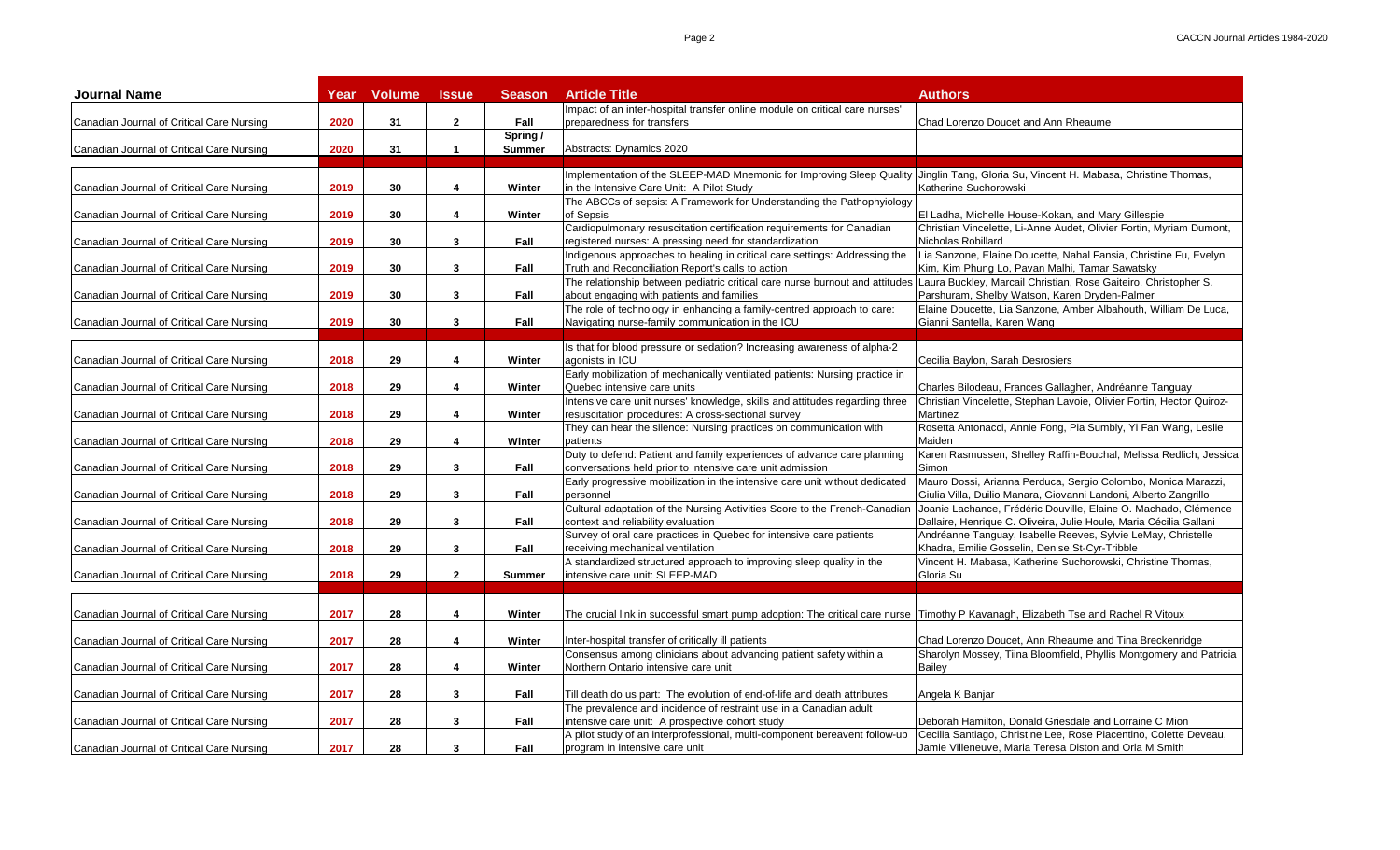| <b>Journal Name</b>                       | Year | <b>Volume</b> | <b>Issue</b>         | <b>Season</b> | <b>Article Title</b>                                                                                                                                                                                       | Authors                                                                                                                           |
|-------------------------------------------|------|---------------|----------------------|---------------|------------------------------------------------------------------------------------------------------------------------------------------------------------------------------------------------------------|-----------------------------------------------------------------------------------------------------------------------------------|
| Canadian Journal of Critical Care Nursing | 2017 | 28            | $\mathbf{2}$         | <b>Summer</b> | Delirum in the Intensive Care Unit - A Nursing Refresher                                                                                                                                                   | Sharon L Hicken, Sandra White and Jennifer Knopp-Sihota                                                                           |
| Canadian Journal of Critical Care Nursing | 2017 | 28            | $\mathbf{1}$         | <b>Spring</b> | Nurses' experiences of providing care to bereaved families who<br>experience unexpected death in intensive care units: A narrative overview   Aalia Shariff, Joanne Olson, Anna Santos Salas, Lisa Cranley |                                                                                                                                   |
|                                           |      |               |                      |               |                                                                                                                                                                                                            |                                                                                                                                   |
| Canadian Journal of Critical Care Nursing | 2017 | 28            | $\blacktriangleleft$ | <b>Spring</b> | End-of-life care in the ICU: Supporting nurses to provide high-quality care Sarah Crowe                                                                                                                    |                                                                                                                                   |
| Canadian Journal of Critical Care Nursing | 2017 | 28            | $\mathbf{1}$         | <b>Spring</b> | Implementation of a unique RRT model in a tertiary care centre in Western<br>Canada                                                                                                                        | Teddie Tanguay, Reagan Bartel                                                                                                     |
| Canadian Journal of Critical Care Nursing | 2016 | 27            | 4                    | Winter        | Impact of shift work on critical care nurses                                                                                                                                                               | <b>Cheryl Pryce</b>                                                                                                               |
|                                           | 2016 | 27            | 4                    |               |                                                                                                                                                                                                            |                                                                                                                                   |
| Canadian Journal of Critical Care Nursing |      |               |                      | Winter        | Informal debriefing: Underutilization in critical care settings<br>Moral distress and burnout among cardiovascular surgery intensive care                                                                  | Julie Werry<br>Leah Johnson-Coyle, Dawn Opgenorth, Mandy Bellows, Jasdip                                                          |
| Canadian Journal of Critical Care Nursing | 2016 | 27            | 4                    | Winter        | unit healthcare professionals: A prospective cross-sectional study                                                                                                                                         | Dhaliwal, Sydney Richardson-Carr, Sean M. Bagshaw                                                                                 |
| Canadian Journal of Critical Care Nursing | 2016 | 27            | 3                    | Fall          | Critical care nursing north of the 60th Parallel: A qualitative pilot study                                                                                                                                | Brandi Vanderspank-Wright, Kimberly McMillan                                                                                      |
|                                           |      |               |                      |               | Changing laws on medical assistance in dying: Implications for critical care                                                                                                                               |                                                                                                                                   |
| Canadian Journal of Critical Care Nursing | 2016 | 27            | 3                    | Fall          | nurses                                                                                                                                                                                                     | Marie Edwards                                                                                                                     |
| Canadian Journal of Critical Care Nursing | 2016 | 27            | 3                    | Fall          | Intensive care nurses' assessment of pain in patients who are<br>mechanically ventilated: How a pilot study helped to influence practice                                                                   | Frances Fothergill Bourbonnais, Sue Malone-Tucker, Debbie Dalton-<br>Kischel                                                      |
| Canadian Journal of Critical Care Nursing | 2016 | 27            | $\mathbf{1}$         | Spring        | Critical care nursing: Embedded complex systems                                                                                                                                                            | Ruth Trinier, Lori Liske, Vera Nenadovic                                                                                          |
|                                           |      |               |                      |               | Continuous renal replacement therapy (CRRT) practices in Canadian                                                                                                                                          |                                                                                                                                   |
| Canadian Journal of Critical Care Nursing | 2016 | 27            | $\overline{1}$       | Spring        | hospitals: Where are we now?<br>An integrative review of in situ simulation training: Implications for critical                                                                                            | Frances Fothergill Bourbonnais, Sharon Slivar, Sue Malone Tucker<br>Catherine Villemure, Issam Tanoubi, L. Mihai Georgescu, Jean- |
| Canadian Journal of Critical Care Nursing | 2016 | 27            | $\mathbf{1}$         | Spring        | care nurses                                                                                                                                                                                                | Nicolas Dubé, Julie Houle                                                                                                         |
|                                           |      |               |                      |               | Critical care nurses' decisions regarding physical restraints in two                                                                                                                                       | Elena Luk, Lisa Burry, Shaghayegh Rezaie, Sangeeta Mehta, Louise                                                                  |
| Canadian Journal of Critical Care Nursing | 2015 | 26            | 4                    | Winter        | Canadian ICUs: A prospective observational study                                                                                                                                                           | Rose                                                                                                                              |
| Canadian Journal of Critical Care Nursing | 2015 | 26            | 4                    | Winter        | Safety implications of the dose change alert function in smart infusion<br>pumps on the administration of high-alert medications                                                                           | Catherine Goulding, Mario Bedard                                                                                                  |
|                                           |      |               |                      |               |                                                                                                                                                                                                            |                                                                                                                                   |
| Canadian Journal of Critical Care Nursing | 2015 | 26            | 3                    | Fall          | An education approach for "non-compliant" patients<br>critically ill patients (ChELO): A quality improvement project and case                                                                              | Geraldine S. Whittaker<br>Andrew B. Cooper, Paula Chidwick, Pamela Cybulski, Robert                                               |
| Canadian Journal of Critical Care Nursing | 2015 | 26            | 3                    | Fall          | studies                                                                                                                                                                                                    | Sibbald                                                                                                                           |
|                                           |      |               |                      |               |                                                                                                                                                                                                            | Kusum Menon, Belinda Dundon, Betty-Lou Twolan, Salman                                                                             |
| Canadian Journal of Critical Care Nursing | 2015 | 26            | 3                    | Fall          | Approach to unplanned extubations in a pediatric intensive care unit                                                                                                                                       | AlShammari                                                                                                                        |
| Canadian Journal of Critical Care Nursing | 2015 | 26            | $\blacktriangleleft$ | Spring        | Atrial electrogram interpretation improves after an innovative education<br>program                                                                                                                        | Julie L. Preston, Judy Currey, Julie Considine                                                                                    |
| Canadian Journal of Critical Care Nursing | 2015 | 26            | $\mathbf{1}$         | <b>Spring</b> | A social construction of the development of ICU nursing in Canada, 1960<br>to 2002                                                                                                                         | Brandi Vanderspank-Wright, Frances Fothergill Bourbonnais,<br>Christine McPherson                                                 |
|                                           |      |               |                      |               |                                                                                                                                                                                                            |                                                                                                                                   |
| DYNAMICS: Journal of the CACCN            | 2014 | 25            | 4                    | Winter        | Silent witnesses: Student nurses' perspectives of advocacy and end-of-life Meghan Daoust, Joanna Lynsdale, Emma Millson Taylor, Fannie<br>care in the intensive care unit                                  | Pinsonneault, Eric Shamy-Smith                                                                                                    |
|                                           | 2014 |               | 4                    |               | Exploring the effectiveness of the Oxygen Supply and Demand Framework                                                                                                                                      |                                                                                                                                   |
| DYNAMICS: Journal of the CACCN            |      | 25            |                      | Winter        | in nursing education<br>Barriers to achieving a time-to-target temperature goal in post-cardiac                                                                                                            | Mary Gillespie, Eileen Shackell<br>Sarah Ann L. Carriere, Kevin Carriere, Najib Ayas, A.J. Hirsch-Allen,                          |
| DYNAMICS: Journal of the CACCN            | 2014 | 25            | 4                    | Winter        | arrest patients treated with mild therapeutic hypothermia                                                                                                                                                  | Brian E. Grunau                                                                                                                   |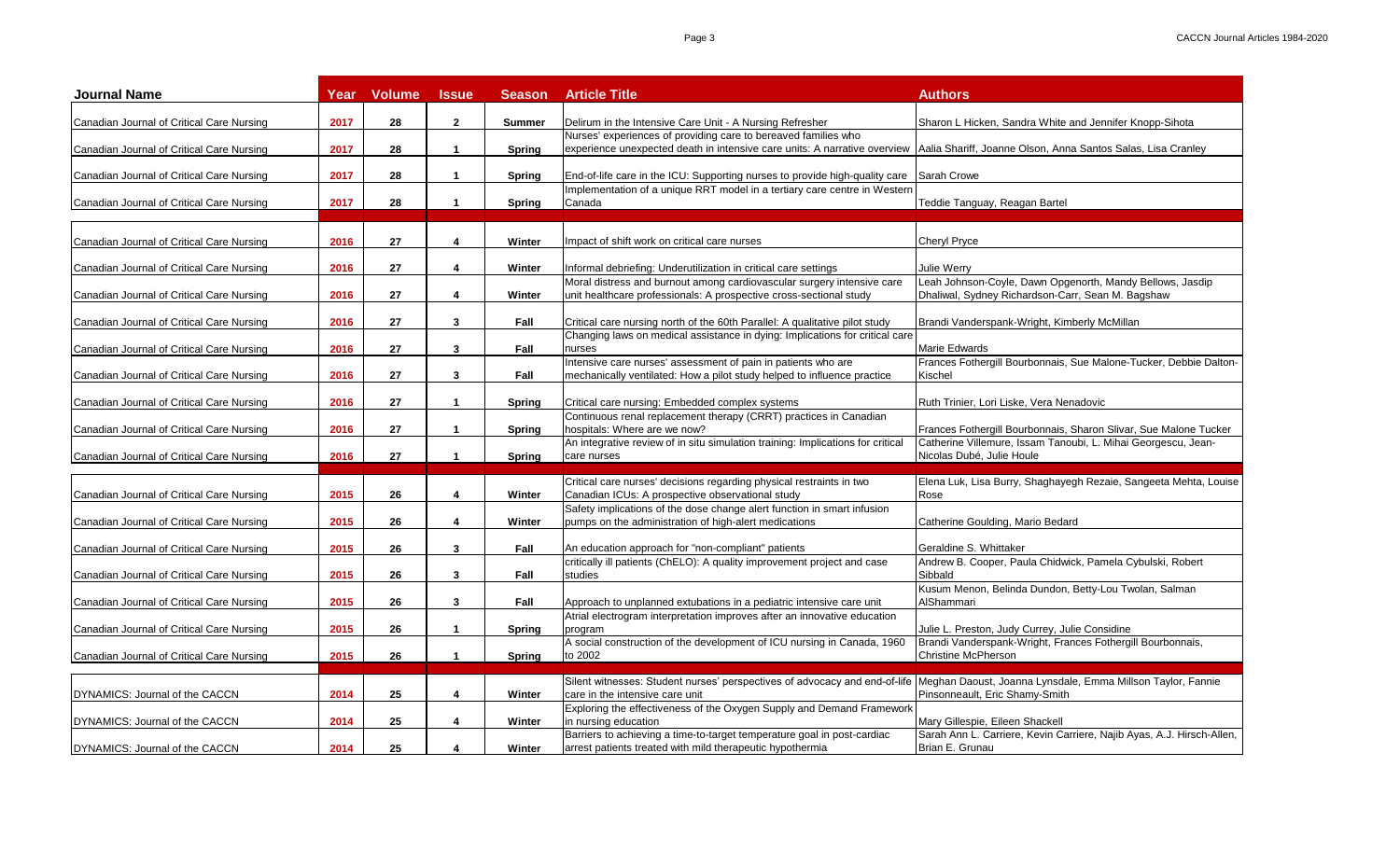| <b>Journal Name</b>            | Year | <b>Volume</b> | <b>Issue</b>         | <b>Season</b> | <b>Article Title</b>                                                                                                                         | <b>Authors</b>                                                                                                  |
|--------------------------------|------|---------------|----------------------|---------------|----------------------------------------------------------------------------------------------------------------------------------------------|-----------------------------------------------------------------------------------------------------------------|
|                                |      |               |                      |               | The relationship between empowerment and work environment on job                                                                             |                                                                                                                 |
| DYNAMICS: Journal of the CACCN | 2014 | 25            | $\mathbf{3}$         | Fall          | satisfaction, intent to leave, and quality of care among ICU nurses                                                                          | Myriam Breau, Ann Rhéaume                                                                                       |
|                                |      |               |                      |               |                                                                                                                                              |                                                                                                                 |
| DYNAMICS: Journal of the CACCN | 2014 | 25            | 3                    | Fall          | A role for nurse practitioners in the ICU: Advocating for change<br>The relation of critical care nurses' information-seeking behaviour with | Sarah Crowe                                                                                                     |
|                                |      |               |                      |               |                                                                                                                                              |                                                                                                                 |
| DYNAMICS: Journal of the CACCN | 2014 | 25            | $\mathbf{1}$         | Spring        | perception of personal control, training, and non-routineness of the task                                                                    | Kristine Newman, Diane Doran, Lynn M. Nagle<br>FAAN, Curtis N. Sessler, MD, FCCP, FCCM, R.K. Elswick, Jr., PhD, |
| DYNAMICS: Journal of the CACCN | 2014 | 25            | $\mathbf{1}$         | Spring        | Subglottic secretion volume and viscosity: Effect of systemic volume and<br>oral hydration                                                   | and Shuxian Zhang Sinks                                                                                         |
|                                |      |               |                      |               |                                                                                                                                              | Neill K.J. Adhikari, Maureen O. Meade, Dominic Bérard, Marc-André                                               |
| DYNAMICS: Journal of the CACCN | 2014 | 25            | $\mathbf{1}$         | <b>Spring</b> | Vasopressor stewardship: A case report and lessons shared                                                                                    | Leclair, Sylvia Hyland, Lyne Côté, RN, Evelyn Torres, Luc Fontaine,                                             |
|                                |      |               |                      |               |                                                                                                                                              |                                                                                                                 |
|                                |      |               |                      |               | Napping During Breaks on Night Shift: Critical Care Nurse Managers'                                                                          |                                                                                                                 |
| DYNAMICS: Journal of the CACCN | 2013 | 24            | 4                    | Winter        | Perceptions                                                                                                                                  | Marie P Edwards, Diana E McMilan and Wendy M Fallis                                                             |
|                                |      |               |                      |               | Reflective Debriefing to Promote Novice Nurses' Clinical Judgement After                                                                     |                                                                                                                 |
| DYNAMICS: Journal of the CACCN | 2013 | 24            | $\boldsymbol{4}$     | Winter        | High Fidelity Clinical Simulation: A Pilot Test                                                                                              | Patrick Lavoie, Jacinthe Pepin and Louise Boyer                                                                 |
|                                |      |               |                      |               | Consenting to Pediatric Critical Care Research: Understanding the                                                                            |                                                                                                                 |
| DYNAMICS: Journal of the CACCN | 2013 | 24            | 3                    | Fall          | Perspective of Parents                                                                                                                       | Margot Thomas and Kusum Menon                                                                                   |
|                                |      |               |                      |               | Tissue Donation Among the Adult Haitian Population Living in the Greater                                                                     |                                                                                                                 |
| DYNAMICS: Journal of the CACCN | 2013 | 24            | $\blacktriangleleft$ | Spring        | <b>Montreal Area</b>                                                                                                                         | Wendy Sherry, Bernard Tremblay and Andréa Maria Laizner                                                         |
|                                |      |               |                      |               | The Experience of Critically III Children: A Phenomenological Study of                                                                       |                                                                                                                 |
| DYNAMICS: Journal of the CACCN | 2013 | 24            | $\mathbf{1}$         | Spring        | Discomfort and Comfort                                                                                                                       | Franco Carnvale and Josée Gaudreault                                                                            |
|                                |      |               |                      |               |                                                                                                                                              |                                                                                                                 |
|                                |      |               |                      |               | A Survey of Nurses' Perceptions of the Intensive Care Delirium Screening                                                                     | Tyler J Law, Nicole A Leistikow, Laura Hoofring, Sharon K Krumm,                                                |
| DYNAMICS: Journal of the CACCN | 2012 | 23            | 4                    | Winter        | Checklist                                                                                                                                    | Karin J Neufeld and Dale M Needham                                                                              |
|                                |      |               |                      |               |                                                                                                                                              |                                                                                                                 |
| DYNAMICS: Journal of the CACCN | 2012 | 23            | 4                    | Winter        | Burnout in Critical are Nurses: A Literature Review                                                                                          | Kirstin Epp                                                                                                     |
|                                |      |               |                      |               | Delirium in the Intensive Care Unit: Role of the Critical Care Nurse in                                                                      |                                                                                                                 |
| DYNAMICS: Journal of the CACCN | 2012 | 23            | 4                    | Winter        | Early Detection and Treatment                                                                                                                | <b>Terra Olson</b>                                                                                              |
|                                |      |               |                      |               | Building Bridges Initiative: Learning With, From and About to Create an                                                                      |                                                                                                                 |
| DYNAMICS: Journal of the CACCN | 2012 | 23            | 4                    | Winter        | Interprofessional End-of-Life Program                                                                                                        | Elizabeth Gordon, Brenda Ridley, Janine Boston and Eileen Dahl                                                  |
|                                |      |               |                      |               | Survey of Canadian Critical Care Nurses' Experiences of Conflict in                                                                          |                                                                                                                 |
| DYNAMICS: Journal of the CACCN | 2012 | 23            | $\mathbf{3}$         | Fall          | <b>Intensive Care Units</b>                                                                                                                  | Marie P Edwards, Karine Throndson and Julie Girardin                                                            |
|                                |      |               |                      |               | BIVADS: A Bridge to the Future for Patients and Their Families: The Art                                                                      | Elaine Doucette, Jessica Cyr, Robyn Graham, Tieghan Killackey,                                                  |
| DYNAMICS: Journal of the CACCN | 2012 | 23            | 3                    | Fall          | and Science of Nursing Combined in the Face of Technology                                                                                    | Laura LeBlanc, Kyla Martinson and Jeannette Verleun                                                             |
|                                |      |               |                      |               | Critical Care Nurses' Information-Seeking Behaviour During an Unfamiliar                                                                     |                                                                                                                 |
| DYNAMICS: Journal of the CACCN | 2012 | 23            | $\mathbf{1}$         | <b>Spring</b> | <b>Patient Care Task</b>                                                                                                                     | Kristine M Newman and Diane Doran                                                                               |
|                                |      |               |                      |               | Journal Club in a Critical Care Unit: An Innovative Design Triggering                                                                        |                                                                                                                 |
| DYNAMICS: Journal of the CACCN | 2012 | 23            | $\blacktriangleleft$ | <b>Spring</b> | Learning Through Reading and Dialogue                                                                                                        | Isabelle Bilodeau, Jacinthe Pepin and Lyne St-Louis                                                             |
|                                |      |               |                      |               | Charting a New Course in Knowledge: Creating Life-Long Critical Care                                                                         |                                                                                                                 |
| DYNAMICS: Journal of the CACCN | 2012 | 23            | $\mathbf{1}$         | <b>Spring</b> | <b>Thinkers</b>                                                                                                                              | Valerie Banfield, Barbara Fagan and Carla Janes                                                                 |
|                                |      |               |                      |               |                                                                                                                                              |                                                                                                                 |
|                                |      |               |                      |               |                                                                                                                                              | Brandi Vanderspank-Wright, Frances Fothergill-Bourbonnais, Sue                                                  |
| DYNAMICS: Journal of the CACCN | 2011 | 22            | 4                    | Winter        | Learning End-of-Life Care in ICU: Strategies for Nurses New to ICU                                                                           | Malone-Tucker and Sharon Slivar                                                                                 |
|                                |      |               |                      |               | Conversations About Challenging End-of-Life Cases: Ethics Debriefing in                                                                      |                                                                                                                 |
| DYNAMICS: Journal of the CACCN | 2011 | 22            | 4                    | Winter        | the Medical Surgical Intensive Care Unit                                                                                                     | Cecilia Santiago and Steve Ardool                                                                               |
|                                |      |               |                      |               | Commentary: Last Rights: Guidelines for Religious Accomodations at End-                                                                      |                                                                                                                 |
| DYNAMICS: Journal of the CACCN | 2011 | 22            | 4                    | Winter        | of-Life                                                                                                                                      | Klara Siber                                                                                                     |
|                                |      |               |                      |               | Commentary: Practical Steps for Discontinuation of Life-Sustaining                                                                           |                                                                                                                 |
| DYNAMICS: Journal of the CACCN | 2011 | 22            | 4                    | Winter        | Treatment                                                                                                                                    | Lara Parker                                                                                                     |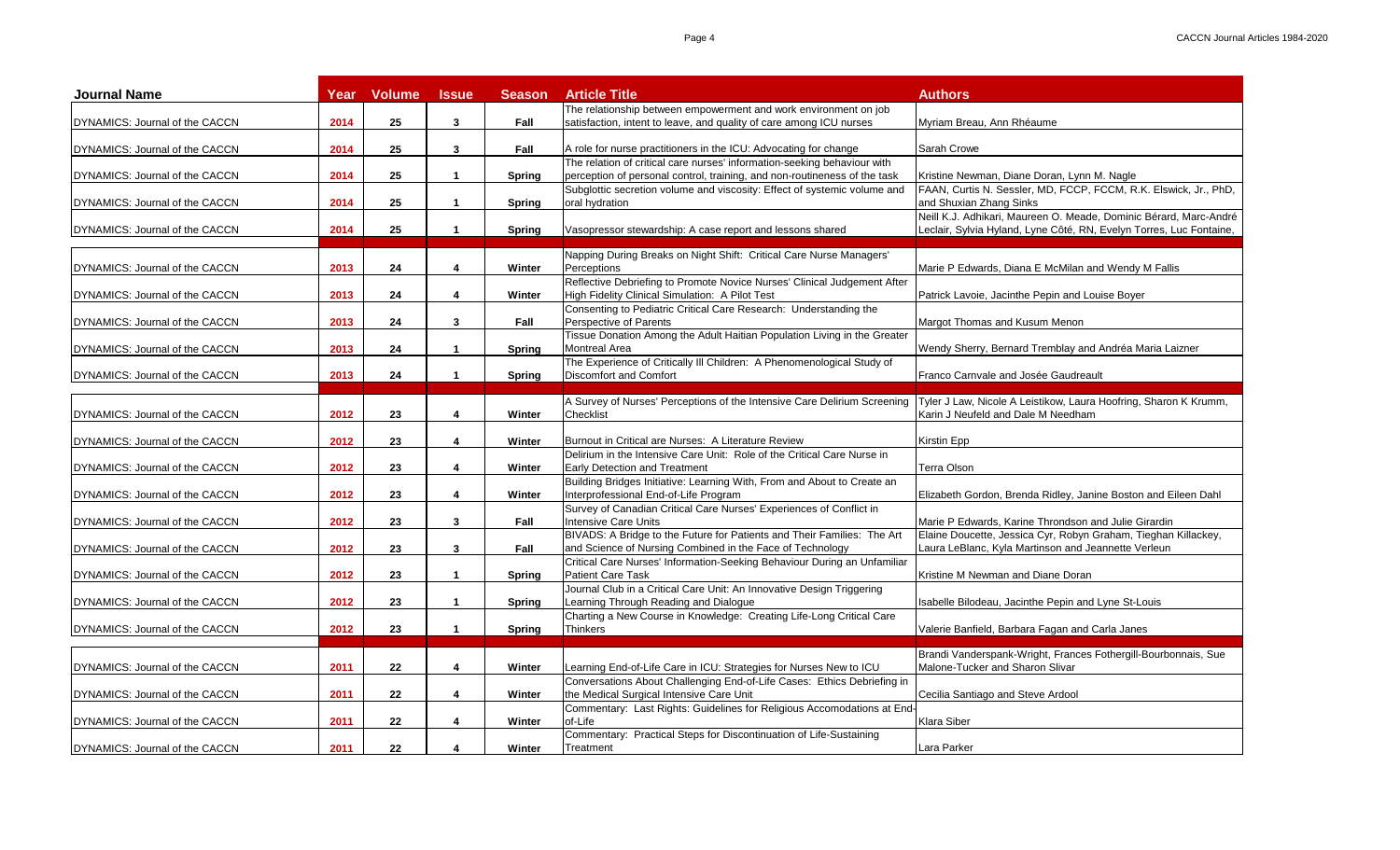| <b>Journal Name</b>                         | Year | <b>Volume</b>                                                                                                       | <b>Issue</b>         | <b>Season</b> | <b>Article Title</b>                                                                                                                                                                          | <b>Authors</b>                                                                                                                  |  |  |
|---------------------------------------------|------|---------------------------------------------------------------------------------------------------------------------|----------------------|---------------|-----------------------------------------------------------------------------------------------------------------------------------------------------------------------------------------------|---------------------------------------------------------------------------------------------------------------------------------|--|--|
| DYNAMICS: Journal of the CACCN              | 2011 | 22                                                                                                                  | 4                    | Winter        | Caring for Patients and Families at End-of-Life: The Experiences of Nurses Brandi Vanderspank-Wright, Frances Fothergill-Bourbonnais, Susan<br>During Withdrawal of Life-Sustaining Treatment | Braitman an Pierre Gagnon                                                                                                       |  |  |
| DYNAMICS: Journal of the CACCN              | 2011 | $22 \,$                                                                                                             | 3                    | Fall          | Increased Mortality Among the Critically III Patients Admitted on<br>Weekends: A Global Trend                                                                                                 | Natalie Degenhardt                                                                                                              |  |  |
| DYNAMICS: Journal of the CACCN              | 2011 | 22                                                                                                                  | 3                    | Fall          | Cerebrospinal Fluid Collection: A Comparison of Different Collection Sites<br>on the External Ventricular Drain                                                                               | Frankie W H Wong                                                                                                                |  |  |
| DYNAMICS: Journal of the CACCN              | 2011 | 22                                                                                                                  | $\mathbf{1}$         | Spring        | The Intensive Care Unit as an Untapped Learning Resource: A Student<br>Perspective                                                                                                            | Elaine Doucette, Danielle Brandys, Bea Kristine Canapi, Allison<br>Davis, Jessica DiNardo and Isabelle Imamedhan                |  |  |
|                                             |      |                                                                                                                     |                      |               |                                                                                                                                                                                               |                                                                                                                                 |  |  |
| Dynamics: The Official Journal of the CACCN | 2010 | 21                                                                                                                  | 4                    | Winter        | Analgesic Guideline in a Pediatric Intensive Care Unit It Takes Creativity<br>and Collaboration                                                                                               | Margot Thomas, Sonny Dhanani, Danica Irwin, Hilary Writer and<br>Dermot Doherty                                                 |  |  |
| Dynamics: The Official Journal of the CACCN | 2010 | 21                                                                                                                  | 4                    | Winter        | Novice Nurses' First Death in Critical Care                                                                                                                                                   | Gwen Thompson, Wendy Austin and Joanne Profetto-McGrath                                                                         |  |  |
| Dynamics: The Official Journal of the CACCN | 2010 | 21                                                                                                                  | 3                    | Fall          | Full Disclosure of Adverse Events to Patients and Families in the ICU:<br>Wouldn't You Want to Know?                                                                                          | Elaine Doucette, Sarina Fazio, Vanessa LaSalle, Christina Malcius,<br>Jaclyn Mills, Taunia Rifai Archer and Jocelyne St-Laurent |  |  |
| Dynamics: The Official Journal of the CACCN | 2010 | 21                                                                                                                  | 3                    | Fall          | Solar System of Safety                                                                                                                                                                        | Janelle A Plouffe                                                                                                               |  |  |
| Dynamics: The Official Journal of the CACCN | 2010 | 21                                                                                                                  | 3                    | Fall          | Megacode Simulation Workshop and Education Video - A Megatonne of<br>Care and Code Blue: Live and Interactive                                                                                 | Lynda Loucks, Jessica Leskowski and Wendy Fallis                                                                                |  |  |
| Dynamics: The Official Journal of the CACCN | 2010 | 21                                                                                                                  | $\mathbf{3}$         | Fall          | Health Care Providers' Perceptions of Family Presence During Pediatric<br><b>Resusitation</b>                                                                                                 | Janelle A Plouffe, Helen Cooper, Kim Fraser and Susan Launder                                                                   |  |  |
| Dynamics: The Official Journal of the CACCN | 2010 | 21                                                                                                                  | 3                    | Fall          | Critical Care Nursing Journal Club - Calgary                                                                                                                                                  | Judy Glowa, Gail Liggett and Elaine Rose                                                                                        |  |  |
| Dynamics: The Official Journal of the CACCN | 2010 | 21                                                                                                                  | $\blacktriangleleft$ | Spring        | Where is End Expiration? Measuring PAWP When the Patient is on<br>Pressure Support Ventilation                                                                                                | Frankie W H Wong                                                                                                                |  |  |
|                                             |      |                                                                                                                     |                      |               | The CJCCN website cjccn.ca holds Journals from 2010 to the present.                                                                                                                           |                                                                                                                                 |  |  |
|                                             |      | For access to journals prior to 2010, please contact CACCN - caccn@caccn.ca with the journal year and issue number. |                      |               |                                                                                                                                                                                               |                                                                                                                                 |  |  |
| Dynamics: The Official Journal of the CACCN | 2009 | 20                                                                                                                  | 4                    | Winter        | Pandemic Planning: Development of Ontario's Critical Care Nursing<br><b>Workforce Profile</b>                                                                                                 | Cecilia St George Hyslop                                                                                                        |  |  |
| Dynamics: The Official Journal of the CACCN | 2009 | 20                                                                                                                  | $\overline{4}$       | Winter        | The Oxygen Supply and Demand Framework: A Tool to Support<br>Integrative Learning                                                                                                             | Eileen Shackell and Mary Gillespie                                                                                              |  |  |
| Dynamics: The Official Journal of the CACCN | 2009 | 20                                                                                                                  | 3                    | Fall          | Innovations in Technology - Novalung® iLA: Challenges for the Field of<br><b>Critical Care Nursing</b>                                                                                        | Elizabeth Gordon                                                                                                                |  |  |
| Dynamics: The Official Journal of the CACCN | 2009 | 20                                                                                                                  | 3                    | Fall          | The Use of the Molecular Adsorbent Recirculating System (MARS)™<br>Albumin Dialysis for the Treatment of Liver Failure: A Nursing Perspective   Rachelle McCready                             |                                                                                                                                 |  |  |
|                                             | 2009 | 20                                                                                                                  | 3                    |               | The Canadian ICU Collaborative: Sustaining the Gains: A Lesson in<br>Humility                                                                                                                 |                                                                                                                                 |  |  |
| Dynamics: The Official Journal of the CACCN |      |                                                                                                                     |                      | Fall          | A Critical Care Bridging Program to Prepare Fourth-Year Baccalaureate                                                                                                                         | Tracy Northway and Cathy Mawdsley                                                                                               |  |  |
| Dynamics: The Official Journal of the CACCN | 2009 | 20                                                                                                                  | $\blacktriangleleft$ | Spring        | Students fo Specialty Practice<br>Total Spinal Anesthesia for Cardiac Surgery: Does it Make a Difference in                                                                                   | Mary Lou King, Mina Singh and Linda Harris<br>Susan Mertin, Jo-Ann V Sawatsky, William L Diehl-Jone and Dr.                     |  |  |
| Dynamics: The Official Journal of the CACCN | 2009 | 20                                                                                                                  | $\mathbf{1}$         | Spring        | Patient Outcomes?                                                                                                                                                                             | Trevor W R Lee                                                                                                                  |  |  |
| Dynamics: The Official Journal of the CACCN | 2008 | 19                                                                                                                  | 4                    | Winter        | Acute Cardiac Tamponade: Anticipate the Complication                                                                                                                                          | Sandra L Christie and Jo-Ann V Sawatzky                                                                                         |  |  |
| Dynamics: The Official Journal of the CACCN | 2008 | 19                                                                                                                  | 4                    | Winter        | Glycemic Control in Diabetic and Non-diabetic Cardiac Surgical Patients<br>and Length of Hospital Stay                                                                                        | Maryrose (Rosa) Reyes, Louise Jensen, Janice Stewart and William<br>T Kidd                                                      |  |  |
| Dynamics: The Official Journal of the CACCN | 2008 | 19                                                                                                                  | 4                    | Winter        | Implementation of a Nurse-driven Sedation Protocol in the ICU                                                                                                                                 | Lisa Beck and Chad Johnson                                                                                                      |  |  |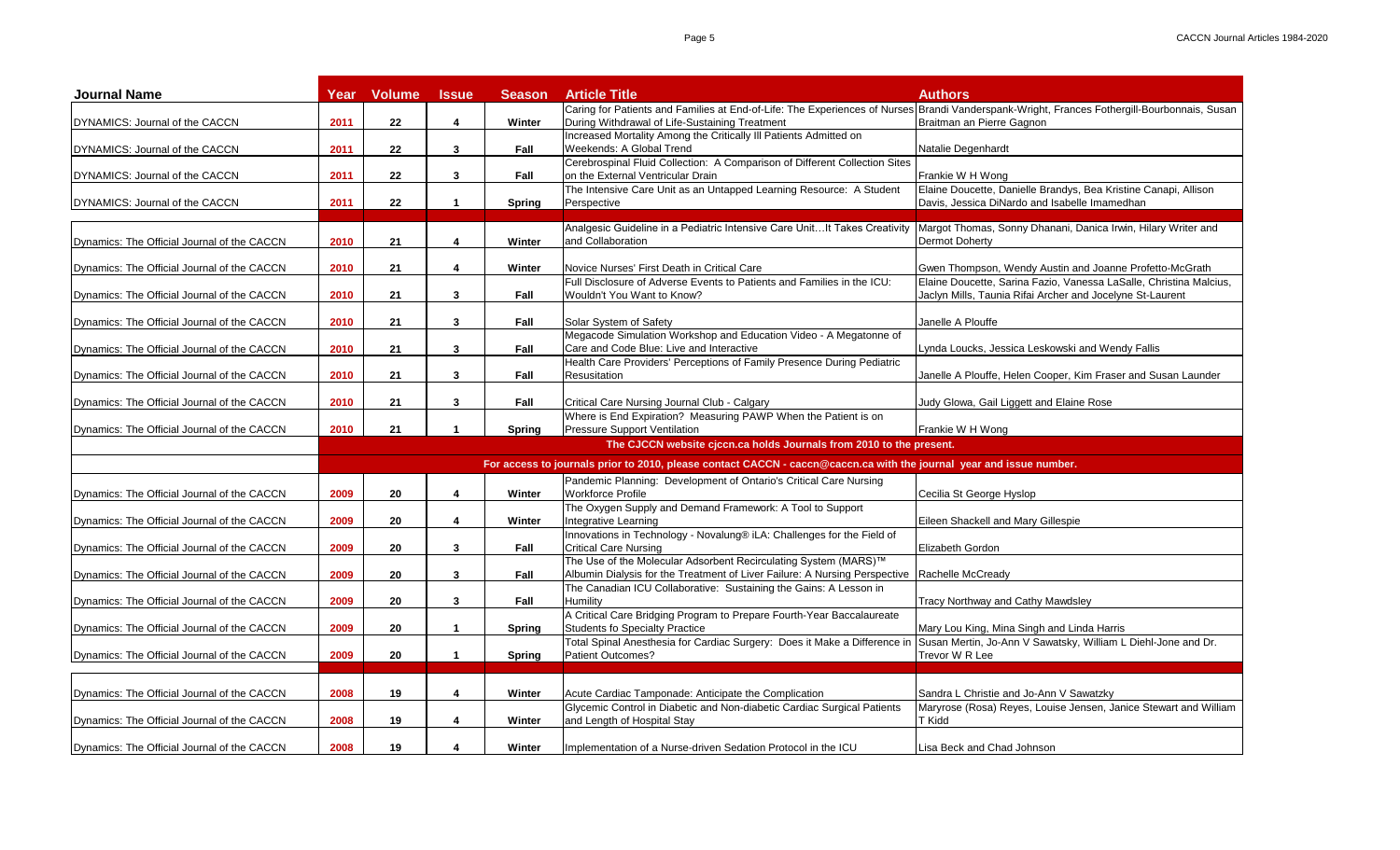| <b>Journal Name</b>                         | Year | <b>Volume</b> | <b>Issue</b>         | <b>Season</b> | <b>Article Title</b>                                                                                          | <b>Authors</b>                                                                           |
|---------------------------------------------|------|---------------|----------------------|---------------|---------------------------------------------------------------------------------------------------------------|------------------------------------------------------------------------------------------|
|                                             |      |               |                      |               |                                                                                                               | Jane Chambers-Evans, Lisa Goulet, Wendy Sherry, Danielle                                 |
| Dynamics: The Official Journal of the CACCN | 2008 | 19            | 3                    | Fall          | Buildng a Succesful DCD Program: Planning and Leading Change                                                  | Vigeant, Louise Fullerton and France Paquet                                              |
| Dynamics: The Official Journal of the CACCN | 2008 | 19            | 3                    | Fall          | Family Presence During Resuscitation: A Survey of Canadian Critical<br>Care Nurses' Practices and Perceptions | Wendy M Fallis, Susan McClement and Asha Pereira                                         |
|                                             |      |               |                      |               | the Importance of Routine QT Interval Measurement in Rhythm                                                   |                                                                                          |
| Dynamics: The Official Journal of the CACCN | 2008 | 19            | 3                    | Fall          | nterpretation                                                                                                 | Darlene M Hutton                                                                         |
|                                             |      |               |                      |               |                                                                                                               |                                                                                          |
| Dynamics: The Official Journal of the CACCN | 2008 | 19            | $\mathbf{1}$         | Spring        | Partners in Critical Care                                                                                     | Patricia Hynes, Patrick Conlon, Jim O'Neill and Stephen Lapinsky                         |
| Dynamics: The Official Journal of the CACCN | 2008 | 19            | $\mathbf{1}$         | Spring        | Exploring CRRT Practices in ICU: A Survey of Canadian Hospitals                                               | Stephanie Langford, Sharon Slivar, Sue Malone Tuckeran Frances<br>Fothergill Bourbonnais |
|                                             |      |               |                      |               |                                                                                                               |                                                                                          |
| Dynamics: The Official Journal of the CACCN | 2008 | 19            | $\mathbf{1}$         | <b>Spring</b> | Implementing an ICU Outreach Team Model                                                                       | <b>Betty Wolfe</b>                                                                       |
|                                             |      |               |                      |               | The Canadian ICU Collaborative: Working Together to Improve Patient                                           |                                                                                          |
| Dynamics: The Official Journal of the CACCN | 2008 | 19            | $\blacktriangleleft$ | Spring        | Outcomes as an Interprofessional Team                                                                         | Tracie Northway and Cathy Mawdsley                                                       |
|                                             |      |               |                      |               |                                                                                                               |                                                                                          |
|                                             |      |               |                      |               | Altered Fever Response in End Stage Renal Disease: Implications for                                           |                                                                                          |
| Dynamics: The Official Journal of the CACCN | 2007 | 18            | 4                    | Winter        | <b>Critical Care Nurses</b><br>Cognitive Apprenticeship: Laying the Groundwork for Mentoring                  | Rhonda Matheson and Jo-Ann Sawatzky                                                      |
| Dynamics: The Official Journal of the CACCN | 2007 | 18            | 4                    | Winter        | Registered Nurses in the Intensive Care Unit                                                                  | Penny Nickle                                                                             |
|                                             |      |               |                      |               |                                                                                                               |                                                                                          |
| Dynamics: The Official Journal of the CACCN | 2007 | 18            | 4                    | Winter        | Should Critical Care Nurses be ACLS-trained?                                                                  | Tammy Hagyard-Wiebe                                                                      |
|                                             |      |               |                      |               | The Canadian ICU Collaborative: End-of-Life Care in the ICU: Does End-                                        |                                                                                          |
| Dynamics: The Official Journal of the CACCN | 2007 | 18            | 4                    | Winter        | of-Life Care Get Enough Attention in your ICU?                                                                | Cathy Mawdsley and Tracie Northway                                                       |
|                                             |      |               |                      |               |                                                                                                               |                                                                                          |
| Dynamics: The Official Journal of the CACCN | 2007 | 18            | 3                    | Fall          | Pulsus Paradoxus in Ventilated and Non-ventilated Patients                                                    | Frankie W H Wong                                                                         |
|                                             |      |               |                      |               | Monitoring Among Crticially III Patients in Acute Renal Failure on                                            |                                                                                          |
| Dynamics: The Official Journal of the CACCN | 2007 | 18            | 3                    | Fall          | Intermittent Hemodialysis<br>The Canadian ICU Collaborative: On Being a Nurse Champion.                       | Teddie Annette Tanguay, Louise Jensen and Curt Johnston                                  |
| Dynamics: The Official Journal of the CACCN | 2007 | 18            | $\mathbf{3}$         | Fall          | Influencing Support and Change                                                                                | Tracie Northway and Cathy Mawdsley                                                       |
|                                             |      |               |                      |               |                                                                                                               |                                                                                          |
| Dynamics: The Official Journal of the CACCN | 2007 | 18            | $\mathbf{3}$         | Fall          | Interventions by Critical Care Nurses Reduce VAP                                                              | Glenda Roy                                                                               |
|                                             |      |               |                      |               |                                                                                                               |                                                                                          |
| Dynamics: The Official Journal of the CACCN | 2007 | 18            | $\mathbf{1}$         | Fall          | The Canadian ICU Collaborative: Patient Advocacy at its Best                                                  | Cathy Mawdsley and Tracie Northway                                                       |
|                                             |      |               |                      |               |                                                                                                               | Susan Mertin, Jo-Ann V Sawatsky, William L Diehl-Jone and Dr.                            |
| Dynamics: The Official Journal of the CACCN | 2007 | 18            | $\mathbf{1}$         | Fall          | Roadblock to Recovery: The Surgical Stress Response                                                           | Trevor W R Lee                                                                           |
|                                             |      |               | $\blacktriangleleft$ |               | The Standardization of Critical Care Nursing Education and Training:                                          |                                                                                          |
| Dynamics: The Official Journal of the CACCN | 2007 | 18            |                      | Fall          | Strategies for Advancing Clinical Practice in Ontario's Adult ICU                                             | Patricia Hynes, Marsha Pinto, Wendy Fortier and Jocelyn Bennett                          |
|                                             |      |               |                      |               | The Canadian ICU Collaborative: Our Beginning, Our Partners and Our                                           |                                                                                          |
| Dynamics: The Official Journal of the CACCN | 2006 | 17            | 4                    | Winter        | Future                                                                                                        | Tracie Northway, Cathy Mawdsley and Leanne Couves                                        |
|                                             |      |               |                      |               | Mycotic Aneurysm as a Result of Severe Salmonella Infection in the Adult                                      |                                                                                          |
| Dynamics: The Official Journal of the CACCN | 2006 | 17            | 4                    | Winter        | Intensive Care Unit: Two Case Studies                                                                         | Asha Pereira                                                                             |
|                                             |      |               |                      |               | Reflections on Critical are Emergency Preparedness: The Necessity of                                          |                                                                                          |
| Dynamics: The Official Journal of the CACCN | 2006 | 17            | 4                    | Winter        | Planned Education and Leadership Training for Nurses                                                          | Patricia Hynes                                                                           |
|                                             |      | 17            | 3                    |               | Knot-So-Fast: A Learning Plan to Minimize Patient Restraint in Critical<br>Care                               |                                                                                          |
| Dynamics: The Official Journal of the CACCN | 2006 |               |                      | Fall          | Reduction of Musculoskeletal Injuries in Intensive Care Nurses Using                                          | Christina Hurlock-Chorostecki and Cathy Kielb                                            |
| Dynamics: The Official Journal of the CACCN | 2006 | 17            | 3                    | Fall          | Ceiling-Mounted Patient Lifts                                                                                 | Shirley Silverwood and Maureen Haddock                                                   |
|                                             |      |               |                      |               | The Canadian ICU Collaborative to Improve Patient Safety in the ICU:                                          |                                                                                          |
| Dynamics: The Official Journal of the CACCN | 2006 | 17            | 3                    | Fall          | Accelerating Best Practice to the Bedside                                                                     | Cathy Mawdsley and Tracie Northway                                                       |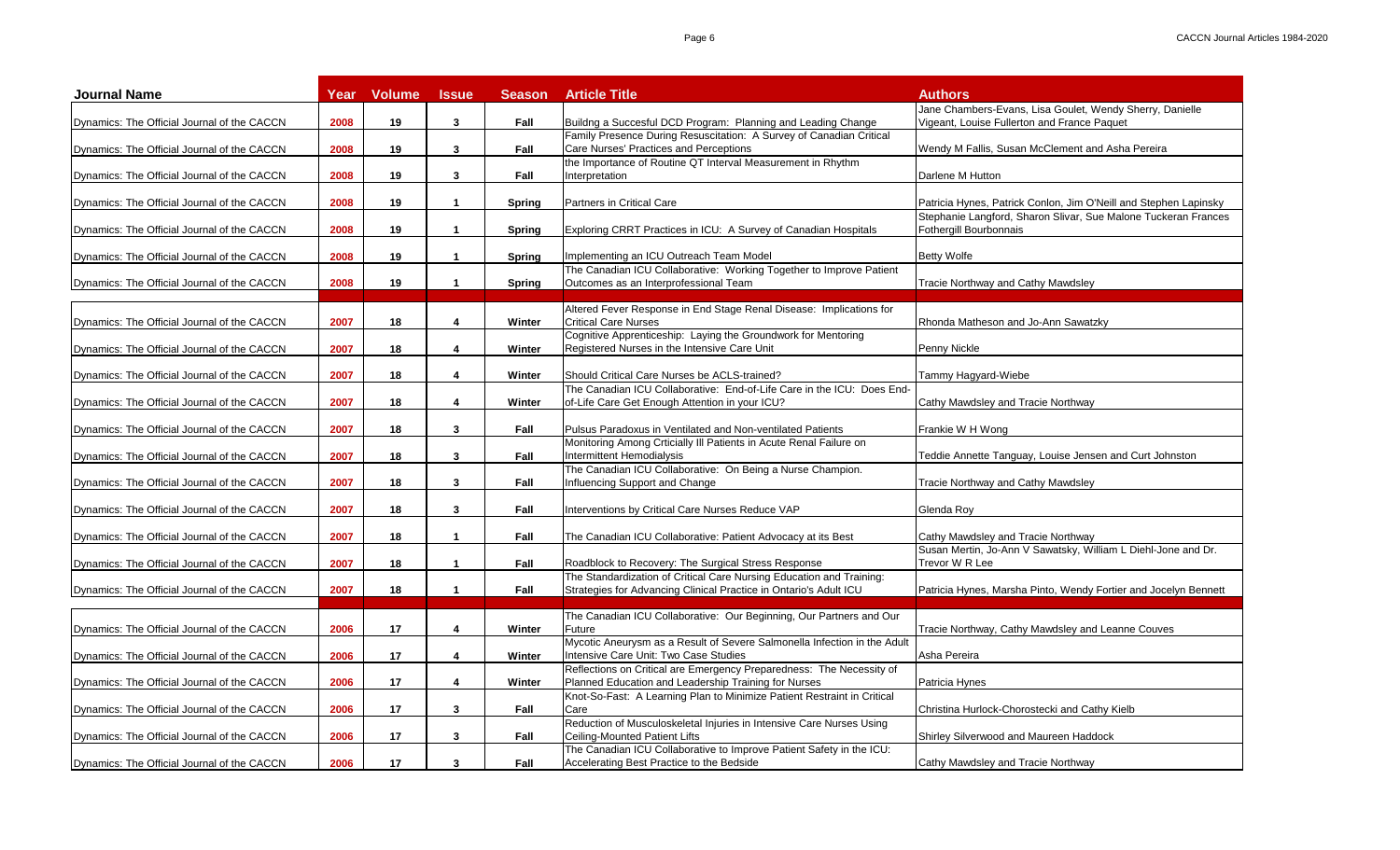| Improve the Use of Continuous Lateral Rotation Therapy<br>Pamela Cybulski, Johanna Zantinge and Deanna Abbott-McNeil<br>17<br>Dynamics: The Official Journal of the CACCN<br>2006<br>3<br>Fall<br>Evidence-based Nursing Strategies to Prevent Ventilator-acquired<br>2006<br>17<br>$\blacktriangleleft$<br>Pneumonia<br>Sheila O'Keefe-McCarthy<br>Spring<br>Physiologic Effects of First-time Sitting Among Male Patients<br>AfterCoronary Artery Bypass Graft Surgery<br>2006<br>17<br><b>Paula Price</b><br>$\overline{1}$<br>Spring<br>2005<br>16<br>Winter<br>4<br>Developing Leadership Skills - Part One<br>Patricia Hynes, Joy Mintenko, Tracy Porchak and Glenda Roy<br>2005<br>16<br>Asha Pereira, Susan Williams and Grace MacConnell<br>4<br>Winter<br>Developing Leadership Skills - Part Two<br>2005<br>16<br>4<br>Winter<br>J Wave and Hypothermia<br>Frankie W H Wong<br>The Role of the Critical Care Nurse Improving Quality of Life in ICU<br>2005<br>16<br>Survivors<br>Tania Bergen<br>4<br>Winter<br>2005<br>16<br>4<br>Winter<br>A Novel Systematic Approach to ECG Interpretation<br>Darlene Hutton<br>2005<br>16<br>3<br>Exemplary Care of the Palliative Patient: The Journey Shared<br><b>Beth Perry</b><br>Dynamics: The Official Journal of the CACCN<br>Fall<br>Maria Kjerulf, Cheryl Regehr, Svelana R Popova and Andrew J<br>2005<br>16<br>3<br>Fall<br>Family Perceptions of End-of-Life Care in an Urban ICU<br>Baker<br><b>Heather Ead</b><br>2005<br>16<br>$\mathbf{3}$<br>Fall<br>Improving Pain Management for Critically III and Injured Patients<br>2005<br>16<br>Neostigmine: An Alternative Treatment for Consipation<br>Anne Fu<br>$\mathbf{1}$<br><b>Spring</b><br>Can Minimal Patient Restraint Be Safely Implemented in the Intensive<br>Cathy Kielb, Christina Hurlock-Chorostecki and Dianne Sipprell<br>2005<br>16<br>Care Unit<br>-1<br><b>Spring</b><br>Charlotte Pooler, Linda Slater-MacLean, Nicole Simpson and Cathy<br>2005<br>16<br>Knowledge and Skill Acquisition for Critical Care Nursing Practice<br>Giblin<br>$\mathbf{1}$<br><b>Spring</b><br>A Comparison Between Single and Double-Pump Syringe Changes of<br>15<br>2004<br>4<br>Winter<br>Intraveneous Inotropic Medications in Children<br>Margaret L Powell and Franco A Carnevale<br>The Development of Multi-Level Critical Care Competency Statements for<br>15<br>Dynamics: The Official Journal of the CACCN<br>2004<br>4<br>Winter<br>Self-Assessment by ICU Nurses<br>Annette M Bourgault and Sherry Smith<br>Critical Care Nurses' Perceptions of Workplace Environment, Magnet<br>15<br><b>Hospital Traits and Mental Health</b><br>Judy A Tigert and Heather K Spence Lashchinger<br>Dynamics: The Official Journal of the CACCN<br>2004<br>4<br>Winter<br>15<br>3<br>2004<br>Fall<br>Learning End-of-Life Care in ICU: Strategies for Nurses New to ICU<br>Louise Jensen and Kimberly Scherr<br>15<br><b>Heather Ead</b><br>2004<br>3<br>Fall<br>Post-anesthesia Tracheal Extubation<br>15<br>3<br>2004<br>Fall<br><b>About Critical Thinking</b><br>Patricia Hynes and Jocelyn Bennett<br>15<br>Walking the Walk: Living Evidence-based Practice<br>2004<br>Janelle Plouffe and Christy Seniuk<br>$\mathbf{1}$<br><b>Spring</b><br>Managing Diabetic Ketoacidosis: The Role of the ICU Nurse in an<br>2004<br>15<br><b>Endocrine Emergency</b><br>Christina Hurlock-Chorostecki<br>$\overline{1}$<br>Spring<br>Cindy Wong, Suzette Molino-Carmona, Maria Leo and Sangeeta<br>2004<br>15<br>Analgesic and Sedative Phramacology in the Intentsive Care Unit<br>Mehta<br>$\overline{\mathbf{1}}$<br><b>Spring</b> | <b>Journal Name</b>                         | Year | <b>Volume</b> | <b>Issue</b> | <b>Season</b> | <b>Article Title</b>                                        | <b>Authors</b> |
|---------------------------------------------------------------------------------------------------------------------------------------------------------------------------------------------------------------------------------------------------------------------------------------------------------------------------------------------------------------------------------------------------------------------------------------------------------------------------------------------------------------------------------------------------------------------------------------------------------------------------------------------------------------------------------------------------------------------------------------------------------------------------------------------------------------------------------------------------------------------------------------------------------------------------------------------------------------------------------------------------------------------------------------------------------------------------------------------------------------------------------------------------------------------------------------------------------------------------------------------------------------------------------------------------------------------------------------------------------------------------------------------------------------------------------------------------------------------------------------------------------------------------------------------------------------------------------------------------------------------------------------------------------------------------------------------------------------------------------------------------------------------------------------------------------------------------------------------------------------------------------------------------------------------------------------------------------------------------------------------------------------------------------------------------------------------------------------------------------------------------------------------------------------------------------------------------------------------------------------------------------------------------------------------------------------------------------------------------------------------------------------------------------------------------------------------------------------------------------------------------------------------------------------------------------------------------------------------------------------------------------------------------------------------------------------------------------------------------------------------------------------------------------------------------------------------------------------------------------------------------------------------------------------------------------------------------------------------------------------------------------------------------------------------------------------------------------------------------------------------------------------------------------------------------------------------------------------------------------------------------------------------------------------------------------------------------------------------------------------------------------------------------------------------------------------------------------------------------------------------------------------------------------------------------------------------------------------------------------------------------------------------------|---------------------------------------------|------|---------------|--------------|---------------|-------------------------------------------------------------|----------------|
|                                                                                                                                                                                                                                                                                                                                                                                                                                                                                                                                                                                                                                                                                                                                                                                                                                                                                                                                                                                                                                                                                                                                                                                                                                                                                                                                                                                                                                                                                                                                                                                                                                                                                                                                                                                                                                                                                                                                                                                                                                                                                                                                                                                                                                                                                                                                                                                                                                                                                                                                                                                                                                                                                                                                                                                                                                                                                                                                                                                                                                                                                                                                                                                                                                                                                                                                                                                                                                                                                                                                                                                                                                                   |                                             |      |               |              |               | Embracing Technology? Using Change Management Strategies to |                |
|                                                                                                                                                                                                                                                                                                                                                                                                                                                                                                                                                                                                                                                                                                                                                                                                                                                                                                                                                                                                                                                                                                                                                                                                                                                                                                                                                                                                                                                                                                                                                                                                                                                                                                                                                                                                                                                                                                                                                                                                                                                                                                                                                                                                                                                                                                                                                                                                                                                                                                                                                                                                                                                                                                                                                                                                                                                                                                                                                                                                                                                                                                                                                                                                                                                                                                                                                                                                                                                                                                                                                                                                                                                   | Dynamics: The Official Journal of the CACCN |      |               |              |               |                                                             |                |
|                                                                                                                                                                                                                                                                                                                                                                                                                                                                                                                                                                                                                                                                                                                                                                                                                                                                                                                                                                                                                                                                                                                                                                                                                                                                                                                                                                                                                                                                                                                                                                                                                                                                                                                                                                                                                                                                                                                                                                                                                                                                                                                                                                                                                                                                                                                                                                                                                                                                                                                                                                                                                                                                                                                                                                                                                                                                                                                                                                                                                                                                                                                                                                                                                                                                                                                                                                                                                                                                                                                                                                                                                                                   | Dynamics: The Official Journal of the CACCN |      |               |              |               |                                                             |                |
|                                                                                                                                                                                                                                                                                                                                                                                                                                                                                                                                                                                                                                                                                                                                                                                                                                                                                                                                                                                                                                                                                                                                                                                                                                                                                                                                                                                                                                                                                                                                                                                                                                                                                                                                                                                                                                                                                                                                                                                                                                                                                                                                                                                                                                                                                                                                                                                                                                                                                                                                                                                                                                                                                                                                                                                                                                                                                                                                                                                                                                                                                                                                                                                                                                                                                                                                                                                                                                                                                                                                                                                                                                                   |                                             |      |               |              |               |                                                             |                |
|                                                                                                                                                                                                                                                                                                                                                                                                                                                                                                                                                                                                                                                                                                                                                                                                                                                                                                                                                                                                                                                                                                                                                                                                                                                                                                                                                                                                                                                                                                                                                                                                                                                                                                                                                                                                                                                                                                                                                                                                                                                                                                                                                                                                                                                                                                                                                                                                                                                                                                                                                                                                                                                                                                                                                                                                                                                                                                                                                                                                                                                                                                                                                                                                                                                                                                                                                                                                                                                                                                                                                                                                                                                   | Dynamics: The Official Journal of the CACCN |      |               |              |               |                                                             |                |
|                                                                                                                                                                                                                                                                                                                                                                                                                                                                                                                                                                                                                                                                                                                                                                                                                                                                                                                                                                                                                                                                                                                                                                                                                                                                                                                                                                                                                                                                                                                                                                                                                                                                                                                                                                                                                                                                                                                                                                                                                                                                                                                                                                                                                                                                                                                                                                                                                                                                                                                                                                                                                                                                                                                                                                                                                                                                                                                                                                                                                                                                                                                                                                                                                                                                                                                                                                                                                                                                                                                                                                                                                                                   | Dynamics: The Official Journal of the CACCN |      |               |              |               |                                                             |                |
|                                                                                                                                                                                                                                                                                                                                                                                                                                                                                                                                                                                                                                                                                                                                                                                                                                                                                                                                                                                                                                                                                                                                                                                                                                                                                                                                                                                                                                                                                                                                                                                                                                                                                                                                                                                                                                                                                                                                                                                                                                                                                                                                                                                                                                                                                                                                                                                                                                                                                                                                                                                                                                                                                                                                                                                                                                                                                                                                                                                                                                                                                                                                                                                                                                                                                                                                                                                                                                                                                                                                                                                                                                                   | Dynamics: The Official Journal of the CACCN |      |               |              |               |                                                             |                |
|                                                                                                                                                                                                                                                                                                                                                                                                                                                                                                                                                                                                                                                                                                                                                                                                                                                                                                                                                                                                                                                                                                                                                                                                                                                                                                                                                                                                                                                                                                                                                                                                                                                                                                                                                                                                                                                                                                                                                                                                                                                                                                                                                                                                                                                                                                                                                                                                                                                                                                                                                                                                                                                                                                                                                                                                                                                                                                                                                                                                                                                                                                                                                                                                                                                                                                                                                                                                                                                                                                                                                                                                                                                   | Dynamics: The Official Journal of the CACCN |      |               |              |               |                                                             |                |
|                                                                                                                                                                                                                                                                                                                                                                                                                                                                                                                                                                                                                                                                                                                                                                                                                                                                                                                                                                                                                                                                                                                                                                                                                                                                                                                                                                                                                                                                                                                                                                                                                                                                                                                                                                                                                                                                                                                                                                                                                                                                                                                                                                                                                                                                                                                                                                                                                                                                                                                                                                                                                                                                                                                                                                                                                                                                                                                                                                                                                                                                                                                                                                                                                                                                                                                                                                                                                                                                                                                                                                                                                                                   | Dynamics: The Official Journal of the CACCN |      |               |              |               |                                                             |                |
|                                                                                                                                                                                                                                                                                                                                                                                                                                                                                                                                                                                                                                                                                                                                                                                                                                                                                                                                                                                                                                                                                                                                                                                                                                                                                                                                                                                                                                                                                                                                                                                                                                                                                                                                                                                                                                                                                                                                                                                                                                                                                                                                                                                                                                                                                                                                                                                                                                                                                                                                                                                                                                                                                                                                                                                                                                                                                                                                                                                                                                                                                                                                                                                                                                                                                                                                                                                                                                                                                                                                                                                                                                                   |                                             |      |               |              |               |                                                             |                |
|                                                                                                                                                                                                                                                                                                                                                                                                                                                                                                                                                                                                                                                                                                                                                                                                                                                                                                                                                                                                                                                                                                                                                                                                                                                                                                                                                                                                                                                                                                                                                                                                                                                                                                                                                                                                                                                                                                                                                                                                                                                                                                                                                                                                                                                                                                                                                                                                                                                                                                                                                                                                                                                                                                                                                                                                                                                                                                                                                                                                                                                                                                                                                                                                                                                                                                                                                                                                                                                                                                                                                                                                                                                   |                                             |      |               |              |               |                                                             |                |
|                                                                                                                                                                                                                                                                                                                                                                                                                                                                                                                                                                                                                                                                                                                                                                                                                                                                                                                                                                                                                                                                                                                                                                                                                                                                                                                                                                                                                                                                                                                                                                                                                                                                                                                                                                                                                                                                                                                                                                                                                                                                                                                                                                                                                                                                                                                                                                                                                                                                                                                                                                                                                                                                                                                                                                                                                                                                                                                                                                                                                                                                                                                                                                                                                                                                                                                                                                                                                                                                                                                                                                                                                                                   | Dynamics: The Official Journal of the CACCN |      |               |              |               |                                                             |                |
|                                                                                                                                                                                                                                                                                                                                                                                                                                                                                                                                                                                                                                                                                                                                                                                                                                                                                                                                                                                                                                                                                                                                                                                                                                                                                                                                                                                                                                                                                                                                                                                                                                                                                                                                                                                                                                                                                                                                                                                                                                                                                                                                                                                                                                                                                                                                                                                                                                                                                                                                                                                                                                                                                                                                                                                                                                                                                                                                                                                                                                                                                                                                                                                                                                                                                                                                                                                                                                                                                                                                                                                                                                                   | Dynamics: The Official Journal of the CACCN |      |               |              |               |                                                             |                |
|                                                                                                                                                                                                                                                                                                                                                                                                                                                                                                                                                                                                                                                                                                                                                                                                                                                                                                                                                                                                                                                                                                                                                                                                                                                                                                                                                                                                                                                                                                                                                                                                                                                                                                                                                                                                                                                                                                                                                                                                                                                                                                                                                                                                                                                                                                                                                                                                                                                                                                                                                                                                                                                                                                                                                                                                                                                                                                                                                                                                                                                                                                                                                                                                                                                                                                                                                                                                                                                                                                                                                                                                                                                   | Dynamics: The Official Journal of the CACCN |      |               |              |               |                                                             |                |
|                                                                                                                                                                                                                                                                                                                                                                                                                                                                                                                                                                                                                                                                                                                                                                                                                                                                                                                                                                                                                                                                                                                                                                                                                                                                                                                                                                                                                                                                                                                                                                                                                                                                                                                                                                                                                                                                                                                                                                                                                                                                                                                                                                                                                                                                                                                                                                                                                                                                                                                                                                                                                                                                                                                                                                                                                                                                                                                                                                                                                                                                                                                                                                                                                                                                                                                                                                                                                                                                                                                                                                                                                                                   | Dynamics: The Official Journal of the CACCN |      |               |              |               |                                                             |                |
|                                                                                                                                                                                                                                                                                                                                                                                                                                                                                                                                                                                                                                                                                                                                                                                                                                                                                                                                                                                                                                                                                                                                                                                                                                                                                                                                                                                                                                                                                                                                                                                                                                                                                                                                                                                                                                                                                                                                                                                                                                                                                                                                                                                                                                                                                                                                                                                                                                                                                                                                                                                                                                                                                                                                                                                                                                                                                                                                                                                                                                                                                                                                                                                                                                                                                                                                                                                                                                                                                                                                                                                                                                                   | Dynamics: The Official Journal of the CACCN |      |               |              |               |                                                             |                |
|                                                                                                                                                                                                                                                                                                                                                                                                                                                                                                                                                                                                                                                                                                                                                                                                                                                                                                                                                                                                                                                                                                                                                                                                                                                                                                                                                                                                                                                                                                                                                                                                                                                                                                                                                                                                                                                                                                                                                                                                                                                                                                                                                                                                                                                                                                                                                                                                                                                                                                                                                                                                                                                                                                                                                                                                                                                                                                                                                                                                                                                                                                                                                                                                                                                                                                                                                                                                                                                                                                                                                                                                                                                   |                                             |      |               |              |               |                                                             |                |
|                                                                                                                                                                                                                                                                                                                                                                                                                                                                                                                                                                                                                                                                                                                                                                                                                                                                                                                                                                                                                                                                                                                                                                                                                                                                                                                                                                                                                                                                                                                                                                                                                                                                                                                                                                                                                                                                                                                                                                                                                                                                                                                                                                                                                                                                                                                                                                                                                                                                                                                                                                                                                                                                                                                                                                                                                                                                                                                                                                                                                                                                                                                                                                                                                                                                                                                                                                                                                                                                                                                                                                                                                                                   | Dynamics: The Official Journal of the CACCN |      |               |              |               |                                                             |                |
|                                                                                                                                                                                                                                                                                                                                                                                                                                                                                                                                                                                                                                                                                                                                                                                                                                                                                                                                                                                                                                                                                                                                                                                                                                                                                                                                                                                                                                                                                                                                                                                                                                                                                                                                                                                                                                                                                                                                                                                                                                                                                                                                                                                                                                                                                                                                                                                                                                                                                                                                                                                                                                                                                                                                                                                                                                                                                                                                                                                                                                                                                                                                                                                                                                                                                                                                                                                                                                                                                                                                                                                                                                                   |                                             |      |               |              |               |                                                             |                |
|                                                                                                                                                                                                                                                                                                                                                                                                                                                                                                                                                                                                                                                                                                                                                                                                                                                                                                                                                                                                                                                                                                                                                                                                                                                                                                                                                                                                                                                                                                                                                                                                                                                                                                                                                                                                                                                                                                                                                                                                                                                                                                                                                                                                                                                                                                                                                                                                                                                                                                                                                                                                                                                                                                                                                                                                                                                                                                                                                                                                                                                                                                                                                                                                                                                                                                                                                                                                                                                                                                                                                                                                                                                   |                                             |      |               |              |               |                                                             |                |
|                                                                                                                                                                                                                                                                                                                                                                                                                                                                                                                                                                                                                                                                                                                                                                                                                                                                                                                                                                                                                                                                                                                                                                                                                                                                                                                                                                                                                                                                                                                                                                                                                                                                                                                                                                                                                                                                                                                                                                                                                                                                                                                                                                                                                                                                                                                                                                                                                                                                                                                                                                                                                                                                                                                                                                                                                                                                                                                                                                                                                                                                                                                                                                                                                                                                                                                                                                                                                                                                                                                                                                                                                                                   |                                             |      |               |              |               |                                                             |                |
|                                                                                                                                                                                                                                                                                                                                                                                                                                                                                                                                                                                                                                                                                                                                                                                                                                                                                                                                                                                                                                                                                                                                                                                                                                                                                                                                                                                                                                                                                                                                                                                                                                                                                                                                                                                                                                                                                                                                                                                                                                                                                                                                                                                                                                                                                                                                                                                                                                                                                                                                                                                                                                                                                                                                                                                                                                                                                                                                                                                                                                                                                                                                                                                                                                                                                                                                                                                                                                                                                                                                                                                                                                                   |                                             |      |               |              |               |                                                             |                |
|                                                                                                                                                                                                                                                                                                                                                                                                                                                                                                                                                                                                                                                                                                                                                                                                                                                                                                                                                                                                                                                                                                                                                                                                                                                                                                                                                                                                                                                                                                                                                                                                                                                                                                                                                                                                                                                                                                                                                                                                                                                                                                                                                                                                                                                                                                                                                                                                                                                                                                                                                                                                                                                                                                                                                                                                                                                                                                                                                                                                                                                                                                                                                                                                                                                                                                                                                                                                                                                                                                                                                                                                                                                   | Dynamics: The Official Journal of the CACCN |      |               |              |               |                                                             |                |
|                                                                                                                                                                                                                                                                                                                                                                                                                                                                                                                                                                                                                                                                                                                                                                                                                                                                                                                                                                                                                                                                                                                                                                                                                                                                                                                                                                                                                                                                                                                                                                                                                                                                                                                                                                                                                                                                                                                                                                                                                                                                                                                                                                                                                                                                                                                                                                                                                                                                                                                                                                                                                                                                                                                                                                                                                                                                                                                                                                                                                                                                                                                                                                                                                                                                                                                                                                                                                                                                                                                                                                                                                                                   | Dynamics: The Official Journal of the CACCN |      |               |              |               |                                                             |                |
|                                                                                                                                                                                                                                                                                                                                                                                                                                                                                                                                                                                                                                                                                                                                                                                                                                                                                                                                                                                                                                                                                                                                                                                                                                                                                                                                                                                                                                                                                                                                                                                                                                                                                                                                                                                                                                                                                                                                                                                                                                                                                                                                                                                                                                                                                                                                                                                                                                                                                                                                                                                                                                                                                                                                                                                                                                                                                                                                                                                                                                                                                                                                                                                                                                                                                                                                                                                                                                                                                                                                                                                                                                                   | Dynamics: The Official Journal of the CACCN |      |               |              |               |                                                             |                |
|                                                                                                                                                                                                                                                                                                                                                                                                                                                                                                                                                                                                                                                                                                                                                                                                                                                                                                                                                                                                                                                                                                                                                                                                                                                                                                                                                                                                                                                                                                                                                                                                                                                                                                                                                                                                                                                                                                                                                                                                                                                                                                                                                                                                                                                                                                                                                                                                                                                                                                                                                                                                                                                                                                                                                                                                                                                                                                                                                                                                                                                                                                                                                                                                                                                                                                                                                                                                                                                                                                                                                                                                                                                   | Dynamics: The Official Journal of the CACCN |      |               |              |               |                                                             |                |
|                                                                                                                                                                                                                                                                                                                                                                                                                                                                                                                                                                                                                                                                                                                                                                                                                                                                                                                                                                                                                                                                                                                                                                                                                                                                                                                                                                                                                                                                                                                                                                                                                                                                                                                                                                                                                                                                                                                                                                                                                                                                                                                                                                                                                                                                                                                                                                                                                                                                                                                                                                                                                                                                                                                                                                                                                                                                                                                                                                                                                                                                                                                                                                                                                                                                                                                                                                                                                                                                                                                                                                                                                                                   | Dynamics: The Official Journal of the CACCN |      |               |              |               |                                                             |                |
|                                                                                                                                                                                                                                                                                                                                                                                                                                                                                                                                                                                                                                                                                                                                                                                                                                                                                                                                                                                                                                                                                                                                                                                                                                                                                                                                                                                                                                                                                                                                                                                                                                                                                                                                                                                                                                                                                                                                                                                                                                                                                                                                                                                                                                                                                                                                                                                                                                                                                                                                                                                                                                                                                                                                                                                                                                                                                                                                                                                                                                                                                                                                                                                                                                                                                                                                                                                                                                                                                                                                                                                                                                                   | Dynamics: The Official Journal of the CACCN |      |               |              |               |                                                             |                |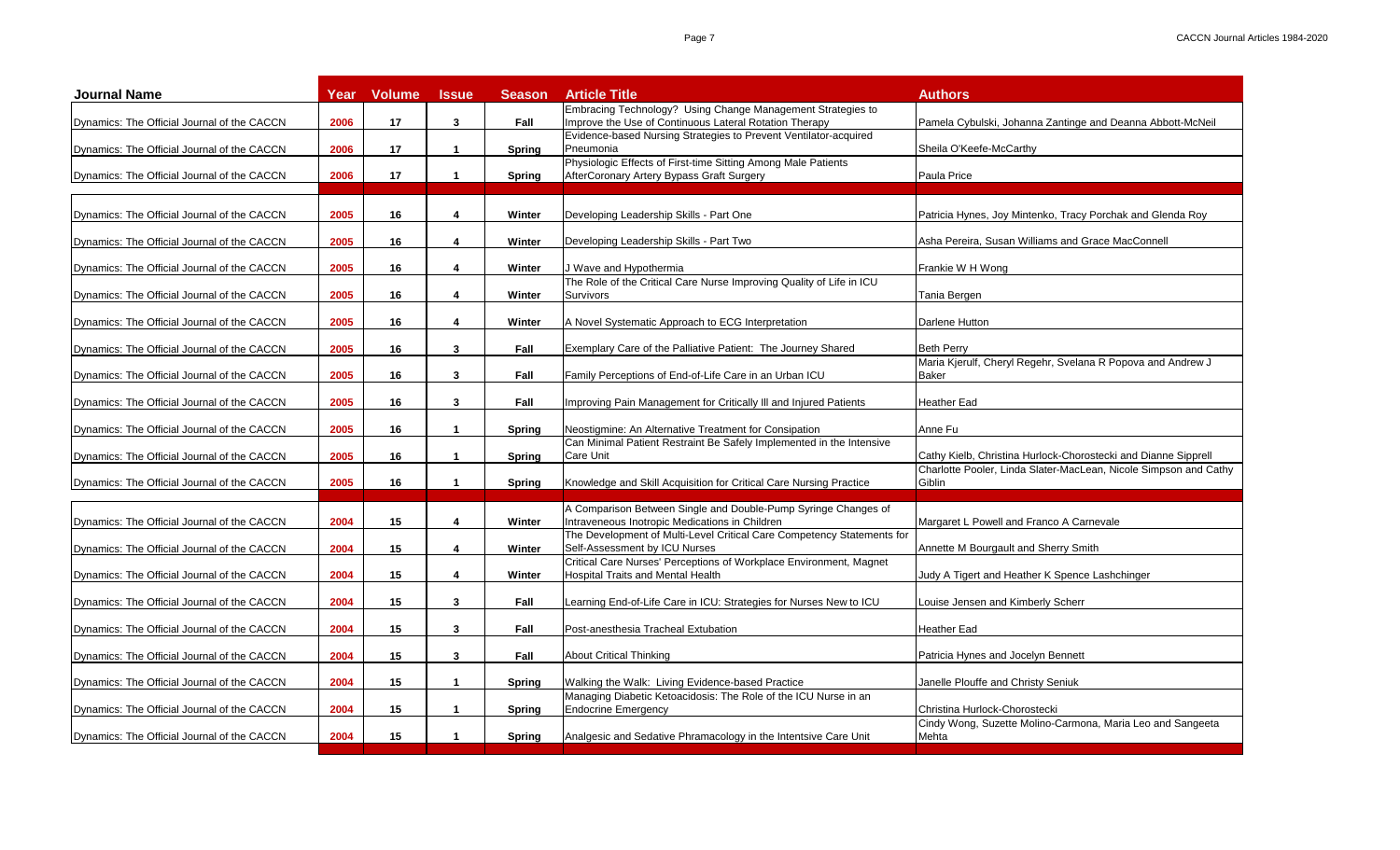| <b>Journal Name</b>                         | Year | <b>Volume</b>   | <b>Issue</b>         | <b>Season</b> | <b>Article Title</b>                                                                                                           | <b>Authors</b>                                                                                                    |
|---------------------------------------------|------|-----------------|----------------------|---------------|--------------------------------------------------------------------------------------------------------------------------------|-------------------------------------------------------------------------------------------------------------------|
| Dynamics: The Official Journal of the CACCN | 2003 | 14              | 4                    | Winter        | Optimizing Sedation and Analgesia in Mechanically Ventilated Patients -<br>An Evidence-based Approach                          | Patricia Hynes-Gay, Maria Lee, Suzette Molino-Carmona, Judy<br>Tessley, Cindy Wong, Lisa Burry and Sangeeta Mehta |
| Dynamics: The Official Journal of the CACCN | 2003 | 14              | 4                    | Winter        | I'm Trying to Heal…Noise Levels in a Pediatric Intensive Care Unit                                                             | Isabelle H Milette and Franco Carnevale                                                                           |
| Dynamics: The Official Journal of the CACCN | 2003 | 14              | 4                    | Winter        | A Study of a Complex ARDS patient                                                                                              | Shannon D Hey and Shirley M MacGowan                                                                              |
| Dynamics: The Official Journal of the CACCN | 2003 | 14              | $\mathbf{3}$         | Fall          | Review of the Laryngospasm and Noncardiogenci Pulmonary Edema                                                                  | <b>Heather Ead</b>                                                                                                |
| Dynamics: The Official Journal of the CACCN | 2003 | 14              | 3                    | Fall          | Timing of Hemodynamic Pressure Measurements on Derived<br>Hemodynamic Parameters                                               | Gayle Urguhart and Louise Jensen                                                                                  |
| Dynamics: The Official Journal of the CACCN | 2003 | 14              | 3                    | Fall          | Evacuation of a Critical Care Unit                                                                                             | Pamela Cybulski                                                                                                   |
| Dynamics: The Official Journal of the CACCN | 2003 | 14              | 1                    | Spring        | Intra-abdominal Pressurer Monitoring for Critically III Patients                                                               | Dominique Michaud, Maya Abbas, Céline Gélinas and Sylvain Albert                                                  |
| Dynamics: The Official Journal of the CACCN | 2002 | 13              | 4                    | Winter        | The Influence of DNR Orders on Patient Care in Adult ICUs: A Review of<br>the Evidence                                         | Winnie Chu and Patricia Hynes-Gay                                                                                 |
| Dynamics: The Official Journal of the CACCN | 2002 | 13              | 3                    | Fall          | Aprotinin: Antifibrinolyticand Anti-inflammatory Mechanisms of Action in<br>Cardiac Surgery with Cardiopulmonary Bypass        | Marlene A Donahue and Paula Price                                                                                 |
| Dynamics: The Official Journal of the CACCN | 2002 | 13              | $\mathbf{1}$         | Spring        | Understanding Sepsis: From SIRS to Septic Shock                                                                                | Patricia Hynes-Gay, Patti Lalla, Maria Leo, Audrey Merrill Bell,<br>Marjorie Nicholson and Elizabeth Villaruel    |
| Dynamics: The Official Journal of the CACCN | 2002 | 13              | $\blacktriangleleft$ | Spring        | ACLS 2000: Overview of Changes to the Guidelines                                                                               | Michelle Cleland and Patricia Hynes-Gay                                                                           |
| Dynamics: The Official Journal of the CACCN | 2001 | 12              | 4                    | Winter        | Anticoagulation in Continuous Renal Replacement Therapy                                                                        | Natalie Hidalgo, Patricia Hynes-Gay, Sonia Hill and Lisa Burry                                                    |
| Dynamics: The Official Journal of the CACCN | 2001 | 12              | 4                    | Winter        | Therapeutic Plasma Exchange                                                                                                    | Dominique Michaud, Lisa McKay, Patrick Pfefferle, and Tracy<br>Komant                                             |
| Dynamics: The Official Journal of the CACCN | 2001 | 12              | 4                    | Winter        | Cost Analysis of an Intensive Home Follow-Up Program for First-time Post-<br>myocardial Infarction Patients and Their Families | Kim A Robertson and Katia Kayhko                                                                                  |
| Dynamics: The Official Journal of the CACCN | 2001 | 12 <sup>2</sup> | $\mathbf{3}$         | Fall          | Efficient or Family-centred? Practitioners' Goals in Decisions Regarding<br>Parental Presence During Invasive Procedures       | Rosella Jefferson and Barbara Patterson                                                                           |
| Dynamics: The Official Journal of the CACCN | 2001 | 12              | $\mathbf{3}$         | Fall          | Transfer Stress and Medical Intensive Care Patients and Family Members  Beverly A Leitch                                       |                                                                                                                   |
| Dynamics: The Official Journal of the CACCN | 2001 | 12              | 3                    | Fall          | A Review of Neuromuscular Blockade in the Critically III Patient                                                               | Lisa Burry, Margaret HoSang and Patricia Hynes-Gay                                                                |
| Dynamics: The Official Journal of the CACCN | 2001 | 12              | 3                    | Fall          | Advanced Nursing Skil Certification in Critical Care                                                                           | Patricia A Telford and Eugene Mondor                                                                              |
| Dynamics: The Official Journal of the CACCN | 2001 | 12              | $\mathbf{1}$         | Spring        | The Use of High Frequency Oscillatory Ventilation in Adult ARDS Patients                                                       | Patricia Hynes-Gay, Nancy Chu, Coreen Murray and Marjorie<br>Nicholson                                            |
| Dynamics: The Official Journal of the CACCN | 2001 | 12              | $\mathbf{1}$         | Spring        | Liposomal Amphotericin B for the Treatment of Severe Fungal Infection                                                          | Dominique Michaud                                                                                                 |
| Dynamics: The Official Journal of the CACCN | 2001 | 12              | $\mathbf{1}$         | Spring        | Acute Myocardial Infarction and the 12-lead ECG                                                                                | Patricia Hynes-Gay and Nicky Holmes                                                                               |
| Dynamics: The Official Journal of the CACCN | 2000 | 11              | 4                    | Winter        | Implementation of an RN/RT-initiated Extubation Protocol                                                                       | Patricia Hynes-Gay, Angela Brindley, Winnie Chu, Jane Fulton, Trish<br>McRae, Rod MacDonald and Sangeeta Mehta    |
| Dynamics: The Official Journal of the CACCN | 2000 | 11              | 4                    | Winter        | Personality Hardiness: An Essential Attribute for the ICU Nurse?                                                               | Patricia A Daines                                                                                                 |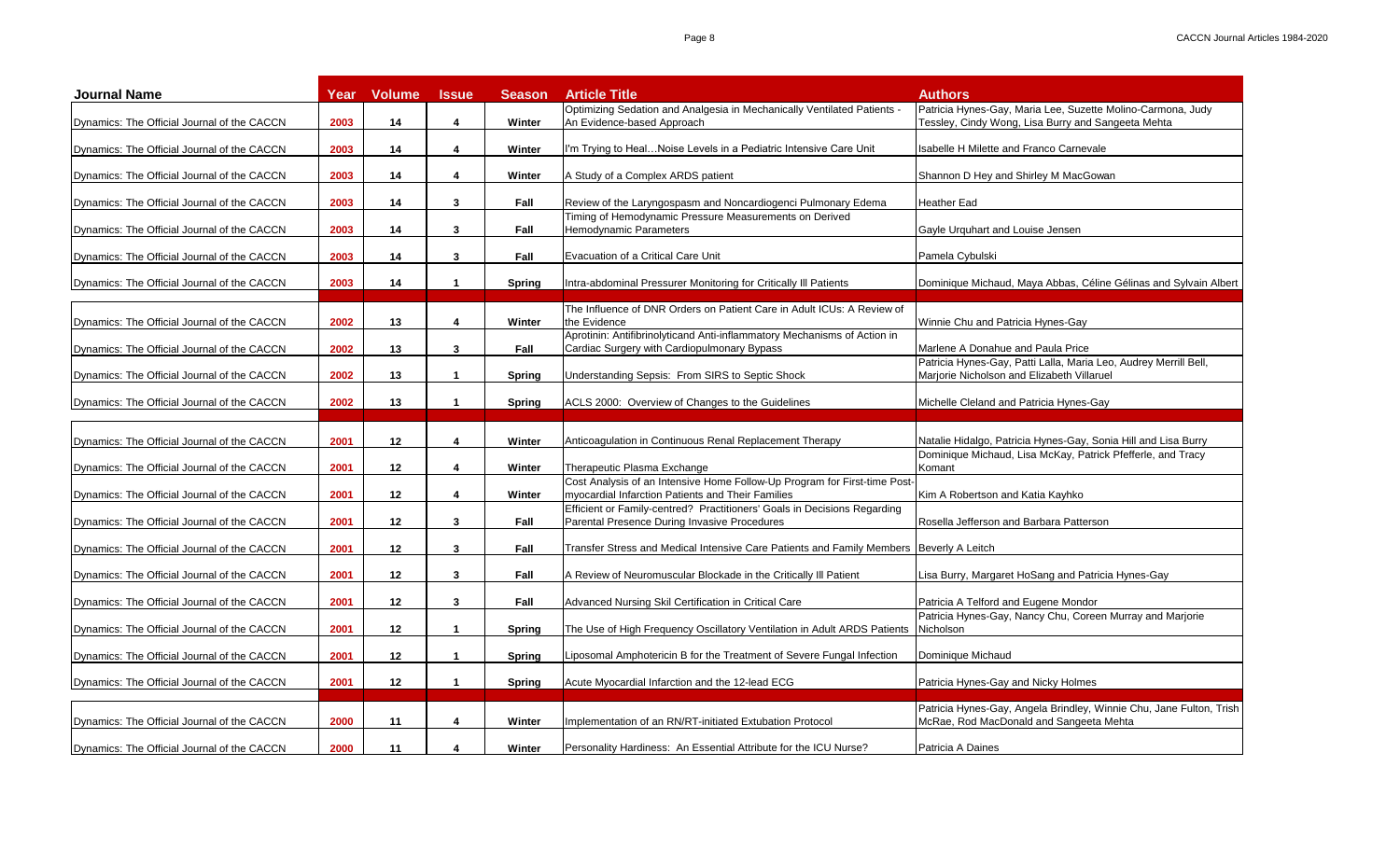| <b>Journal Name</b>                         | Year | <b>Volume</b>   | <b>Issue</b>   | <b>Season</b> | <b>Article Title</b>                                                                                                              | <b>Authors</b>                                                                       |
|---------------------------------------------|------|-----------------|----------------|---------------|-----------------------------------------------------------------------------------------------------------------------------------|--------------------------------------------------------------------------------------|
|                                             | 2000 | 11              | 4              | Winter        | Continuous Venous Hemodiafiltration with Trisodium Citrate<br>Anticoagulation in Cardiac Surgery Patients                         | G Urguhart and D Rebyka                                                              |
| Dynamics: The Official Journal of the CACCN |      |                 |                |               | Clinical Major Option: A Model for Implementing Critical Care Nursing Into                                                        |                                                                                      |
| Dynamics: The Official Journal of the CACCN | 2000 | 11              | 3              | Fall          | <b>Baccalaureate Preparation</b>                                                                                                  | Kim A Robertson                                                                      |
| Dynamics: The Official Journal of the CACCN | 2000 | 11              | 3              | Fall          | Continuous Renal Replacement Therapy: An Overview                                                                                 | Patricia Hynes-Gay and Joyce Rankin                                                  |
| Dynamics: The Official Journal of the CACCN | 2000 | 11              | $\mathbf{1}$   | <b>Spring</b> | <b>Heart Health and Gender</b>                                                                                                    | Patricia Hynes-Gay                                                                   |
| Dynamics: The Official Journal of the CACCN | 2000 | 11              | S <sub>1</sub> | Spring        | Children, Critical Illness and Nursing: An International Perspective on<br>Pediatric Intensive Care Nursing                       | Franco A Carnevale                                                                   |
|                                             |      |                 |                |               |                                                                                                                                   |                                                                                      |
| Dynamics: The Official Journal of the CACCN | 1999 | 10              | 4              | Winter        | Continuing Education: Heliox in Upper Airway Obstruction                                                                          | Anne Fu, Alina Kopec and Margaret Markham                                            |
| Dynamics: The Official Journal of the CACCN | 1999 | 10              | 4              | Winter        | Accuracy of Leveling Hemodynamic Transducer Systems                                                                               | Deb Bisnaire and Lynda Robinson                                                      |
| Official Journal of the CACCN               | 1999 | 10              | 4              | Winter        | Holistic Care in the Critical Care Setting: Application of a Concept<br>Through Watson's and Orem's Theories of Nursing           | Christina Hurlock-Chorostecki                                                        |
| Official Journal of the CACCN               | 1999 | 10              | 4              | Winter        | nnovation Fund Report: Guidelines for Withdrawal of Life Support                                                                  | Judy Tigert, Sue Siegel and Diane Smith                                              |
| Official Journal of the CACCN               | 1999 | 10              | $\mathbf{2}$   | <b>Summer</b> | Sucrose as Analgesia for Neonates Experiencing "Mild" Pain                                                                        | <b>Stacey Dalgleish</b>                                                              |
| Official Journal of the CACCN               | 1999 | 10              | $\mathbf{2}$   | <b>Summer</b> | Challenging Restricted Visiting Policies in Critical Care                                                                         | Sharon M Chow                                                                        |
|                                             |      |                 |                |               |                                                                                                                                   |                                                                                      |
| Official Journal of the CACCN               | 1999 | 10 <sup>1</sup> | $\mathbf{1}$   | <b>Spring</b> | Canadian Critical Care Nurses and Physical Restraints<br>Striving to Recapture Our Previous Life: The Experience of Families with | Beverly A Leith                                                                      |
| Official Journal of the CACCN               | 1999 | 10 <sup>1</sup> | $\mathbf{1}$   | <b>Spring</b> | Critically III Children                                                                                                           | Franco A Carnevale                                                                   |
| Official Journal of the CACCN               | 1999 | 10              | $\mathbf{1}$   | Spring        | Do-not-resuscitate Patients in Critical Care: Moral and Ethical<br>Considerations                                                 | Eugene E Mondor                                                                      |
|                                             |      |                 |                |               |                                                                                                                                   |                                                                                      |
| Official Journal of the CACCN               | 1998 | 9               | 4              | Winter        | Positioning and Intracranial Hypertension: Implications of the New Critical<br>Pathway for Nursing Practice                       | Janice Beitel                                                                        |
| Official Journal of the CACCN               | 1998 | 9               | 4              | Winter        | An Assessment of a Sedative Algorithm for Sleep in an Intensive Care<br>Unit                                                      | Glen Brown and Wendy Scott                                                           |
|                                             |      |                 |                |               |                                                                                                                                   |                                                                                      |
| Official Journal of the CACCN               | 1998 | 9               | 4              | Winter        | Reducing Emotional Conflict During the Organ Donor Process<br>Communication Needs of Patients Receiving Mechanical Ventilation: A | Isobel Davis and Liz Anne Gillham-Eisen                                              |
| Official Journal of the CACCN               | 1998 | 9               | 3              | Fall          | Pilot Study                                                                                                                       | Margaret I Fitch, Sally Remus and Brenda Stade                                       |
| Official Journal of the CACCN               | 1998 | 9               | 3              | Fall          | The Use of Restraints in Critical Care                                                                                            | <b>Beverly Leith</b>                                                                 |
| Official Journal of the CACCN               | 1998 | 9               | 3              | Fall          | Do Physical Retraints Prevent Patients from Removing Invasive<br><b>Therapeutic Devices?</b>                                      | <b>Beverly Leith</b>                                                                 |
| Official Journal of the CACCN               | 1998 | 9               | $\mathbf{2}$   | <b>Summer</b> | Workload Measurement for Resource Nurses in the Critical Care Unit: A<br><b>Pilot Study</b>                                       | Nancy VandenBergh, Joanna Skibicki and Nora Pratter                                  |
| Official Journal of the CACCN               | 1998 | 9               | $\mathbf{2}$   | <b>Summer</b> | Canadian Critical Care Nurses and Advance Directives                                                                              | <b>Beverly Leith</b>                                                                 |
| Official Journal of the CACCN               | 1998 | 9               | $\mathbf{2}$   | <b>Summer</b> | How Well Are Family and Health Care Workers' Needs Currently Being<br>Met?                                                        | Judy Kojlak, Sean P Keenan, Donna Plotkin, Nancy Giles-Fysh and<br>William J Sibbald |
|                                             |      |                 |                |               |                                                                                                                                   |                                                                                      |
| Official Journal of the CACCN               | 1998 | 9               | $\mathbf{2}$   | <b>Summer</b> | Living at Home on a Ventilator                                                                                                    | Margaret I Fitch and Eleanor Ross                                                    |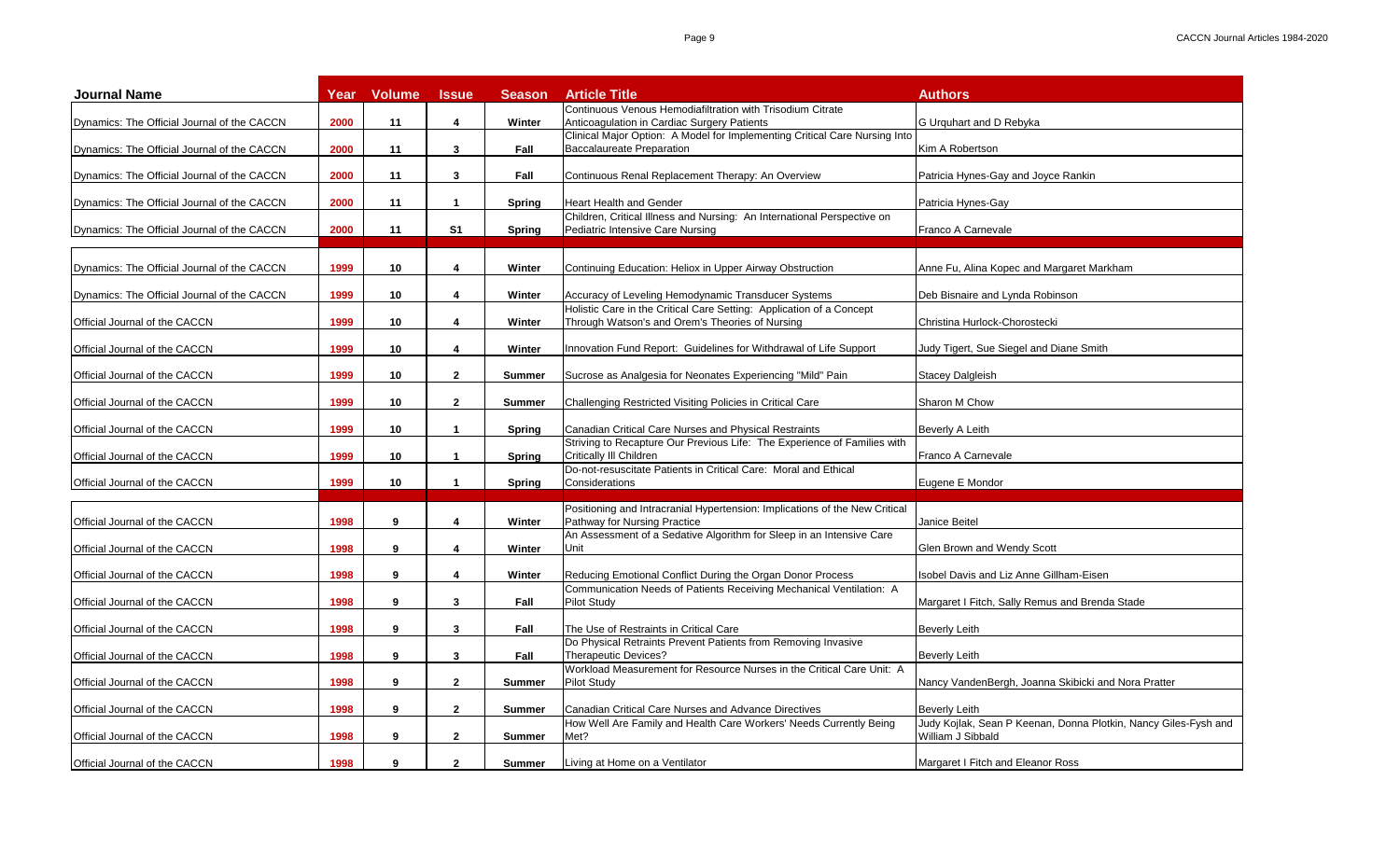| <b>Journal Name</b>                         | Year | <b>Volume</b>  | <b>Issue</b>   | <b>Season</b> | <b>Article Title</b>                                                                                                     | <b>Authors</b>                                                                  |
|---------------------------------------------|------|----------------|----------------|---------------|--------------------------------------------------------------------------------------------------------------------------|---------------------------------------------------------------------------------|
| Dynamics: The Official Journal of the CACCN | 1997 | 8              | 4              | Winter        | Neuroleptic Malignant Syndrome: A Case Study                                                                             | Linda Lethbridge, Shelley Shields and Francis Loos                              |
| Dynamics: The Official Journal of the CACCN | 1997 | 8              | 4              | Winter        | Systemic Necrotizing Vasculitis: A Case of Wegener's Granulomatosis                                                      | Lynn Riley and Patricia Daines                                                  |
| Official Journal of the CACCN               | 1997 | 8              | 4              | Winter        | Advanced Directives in Critical Care                                                                                     | Beverly Leith                                                                   |
| Official Journal of the CACCN               | 1997 | 8              | 3              | Fall          | Current Perspectives in Oxygen and Ventilation - Part II                                                                 | Charlotte Pooler-Lunse and Paula Price                                          |
| Official Journal of the CACCN               | 1997 | 8              | 3              | Fall          | An Innovative Approach to Pain Management in Critical Care: Therapeutic<br>Touch                                         | Myra Apostle-Mitchell and Gwynne MacDonald                                      |
| Official Journal of the CACCN               | 1997 | 8              | 3              | Fall          | The Use of Limited Critical Care Resources: An Ethical Dilemma                                                           | Martha Farnalis                                                                 |
| Official Journal of the CACCN               | 1997 | 8              | $\mathbf{2}$   | <b>Summer</b> | Study Says Critical Care Nurses Quick to Aid in Death of Terminally III: A<br><b>Research Critique</b>                   | <b>Catherine Mawdsley</b>                                                       |
| Official Journal of the CACCN               | 1997 | 8              | $\mathbf{2}$   | <b>Summer</b> | Overtreatment: Its Effects on Nurses and Doctors in the Intensive Care<br>Unit                                           | Rev. AnneL Simmonds                                                             |
| Official Journal of the CACCN               | 1997 | 8              | $\mathbf{2}$   | <b>Summer</b> | Development and Utilization of a Bereavement Program in a Pedatric<br>Intensive Care Unit                                | Carol Ernewein, Ann Marie McLellan, Rudy Rashotte and Susan Van<br>Volkingburgh |
| Official Journal of the CACCN               | 1997 | 8              | $\mathbf{1}$   | Spring        | Retention of Defibrillation Training by Intensive Care Nurses                                                            | <b>Beverly Leith</b>                                                            |
| Official Journal of the CACCN               | 1997 | 8              | 1              | Spring        | Promoting Patient Sleep: A Critical But Forgotten Practice                                                               | Isobel Davis, Glenda Pack and Jo Logan                                          |
| Official Journal of the CACCN               | 1997 | 8              | $\mathbf{1}$   | <b>Spring</b> | Current Perspectives in Oxygen and Ventilation - Part I                                                                  | Charlotte Pooler-Lunse and Paula Price                                          |
|                                             |      |                |                |               |                                                                                                                          |                                                                                 |
| Official Journal of the CACCN               | 1996 | $\overline{7}$ | 4              | Winter        | Identifying Competencies Essential for Critical Care Nursing: A Canadian<br>Perspective                                  | M Fitch, C Eifert, J Mathewman, J Mosley, J Pearce and S Williams               |
| Official Journal of the CACCN               | 1996 | $\overline{7}$ | 4              | Winter        | Defibrillation: White Nurses Should Know                                                                                 | Beverly Ann Leith                                                               |
| Official Journal of the CACCN               | 1996 | 7              | 4              | Winter        | Merging ICU and CCU: A Year of Transition                                                                                | Gillian Harwood, Patty Phillips and Miriam Stewart                              |
| Official Journal of the CACCN               | 1996 | $\overline{7}$ | 4              | Winter        | Critical Incident Stress Management: Navigating Through Crisis in Critical<br>Care                                       | Colleen Wright and Shelley Casier                                               |
| Official Journal of the CACCN               | 1996 | $\overline{7}$ | 3              | Fall          | Clinical Research Review: Article: The Effect of Saline Lavage Prior to<br>Suctioning                                    | Brenda J Stutsky                                                                |
| Official Journal of the CACCN               | 1996 | $\overline{7}$ | 3              | Fall          | Junctional Ectopic Tachycardia - a Hemodynamically Malignant<br>Supraventricular Arrhythmia in the Paediatric Population | Judy Rashotte and Margot Thomas                                                 |
| Official Journal of the CACCN               | 1996 | $\overline{7}$ | 3              | Fall          | Pain Management in Critical Care: Current Practices and Beliefs                                                          | Paula Price and Charlotte Pooler-Lunse                                          |
| Official Journal of the CACCN               | 1996 | $\overline{7}$ | 3              | Fall          | Nurse-physician Collaboration: Historical Review and Impact Today                                                        | Anna Marie Hughes and Linda Catherine Turner                                    |
| Official Journal of the CACCN               | 1996 | $\overline{7}$ | $\mathbf{2}$   | <b>Summer</b> | Physiology Review: Mechanisms of Tachyarrhythmias                                                                        | Judy Rashotte                                                                   |
| Official Journal of the CACCN               | 1996 | $\overline{7}$ | $\mathbf{2}$   | <b>Summer</b> | The Ups and Downs of ST Segment Monitoring                                                                               | Bonnie Davies and Peggy Holt                                                    |
| Official Journal of the CACCN               | 1996 | $\overline{7}$ | $\mathbf{2}$   | <b>Summer</b> | A Proactive Approach to Family Assessment and Intervention as a method<br>of Increasing Ethical Dilemmas                 | Jane Chambers-Evans                                                             |
| Official Journal of the CACCN               | 1996 | $\overline{7}$ | $\overline{2}$ | Summer        | New Approach to Differentiating Between Wide Complex SVT and VT                                                          | <b>Barb Eastveld</b>                                                            |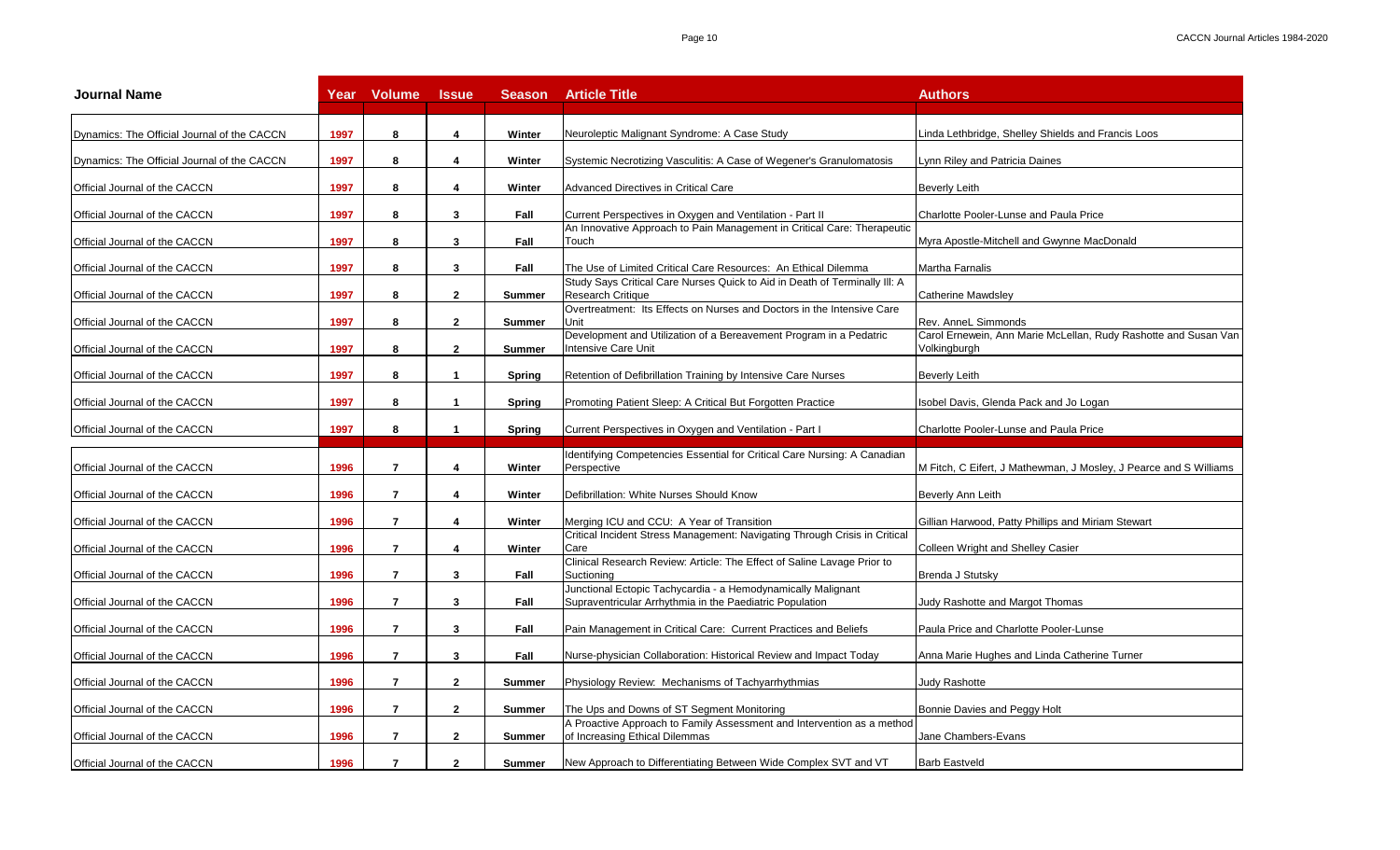| <b>Journal Name</b>           | Year | <b>Volume</b>  | <b>Issue</b>            | <b>Season</b> | <b>Article Title</b>                                                                                                       | <b>Authors</b>                                          |
|-------------------------------|------|----------------|-------------------------|---------------|----------------------------------------------------------------------------------------------------------------------------|---------------------------------------------------------|
| Official Journal of the CACCN | 1996 | $\overline{7}$ | $\mathbf{1}$            | <b>Summer</b> | Clinical Management of Post-operative Coagulopathies                                                                       | <b>Rhonda R Findlater</b>                               |
| Official Journal of the CACCN | 1996 | $\overline{7}$ | $\mathbf{1}$            | Summer        | Staff Helping Staff - Estalishment of a Critical Incident Stress Management<br>Team in a Tertiary Care Centre              | Rosella Jefferson and Tracie Northway                   |
| Official Journal of the CACCN | 1995 | 6              | $\boldsymbol{4}$        | Winter        | Professional Involvement: A Strategy for Nursing's Growth                                                                  | Joy Kramarich                                           |
| Official Journal of the CACCN | 1995 | 6              | 4                       | Winter        | Epidural Analgesia: Post-operative Pain Management                                                                         | Kellie O'Rourke                                         |
| Official Journal of the CACCN | 1995 | 6              | 4                       | Winter        | Dyspnea: Perception or Reality                                                                                             | Rieka van den Berg                                      |
| Official Journal of the CACCN | 1995 | 6              | 4                       | Winter        | Propofol: A Short Acting Critical Care Anesthetic                                                                          | Jacob Kress and Pat Corey-Plett                         |
| Official Journal of the CACCN | 1995 | 6              | 3                       | Winter        | Nursing the Patient Safely through Neuromuscular Blockade                                                                  | Martha Mackay                                           |
| Official Journal of the CACCN | 1995 | 6              | 3                       | Fall          | Certification: Personal Choice and Professional Challenge                                                                  | Colleen Shelton                                         |
| Official Journal of the CACCN | 1995 | 6              | $\mathbf{2}$            | <b>Summer</b> | <b>MISSING ISSUE</b>                                                                                                       |                                                         |
| Official Journal of the CACCN | 1995 | 6              | $\mathbf{1}$            | Spring        | "I Want to Help People" Nursing, Ethics and Critical Care                                                                  | Franco Carnevale                                        |
| Official Journal of the CACCN | 1995 | 6              | $\mathbf{1}$            | Spring        | The Use of Intravenous Codeine I the Neurosurgical Patient Population                                                      | Michaele River                                          |
| Official Journal of the CACCN | 1995 | 6              | $\mathbf{1}$            | Spring        | Cardiac Electrophysiology Studies and the Near-Death Experience                                                            | Catherine T Milne                                       |
| Official Journal of the CACCN | 1995 | 6              | $\mathbf{1}$            | Spring        | Seizures: Part one, a Review                                                                                               | John A Remington                                        |
| Official Journal of the CACCN | 1994 | 5              | 4                       | Winter        | Warm Heart Surgery                                                                                                         | Paula Price and Marlene Donahue                         |
| Official Journal of the CACCN | 1994 | 5              | $\boldsymbol{4}$        | Winter        | New Trends in Assistive Ventilation                                                                                        | Reika van den Berg                                      |
| Official Journal of the CACCN | 1994 | 5              | $\boldsymbol{\Lambda}$  | Winter        | Miracle Child: Resusitation from Profound Hypothermia - A Case Study                                                       | Garchinski, A Gilmore, J Mackay and S Ostapowich        |
| Official Journal of the CACCN | 1994 | 5              | $\overline{\mathbf{3}}$ | Fall          | Restoring the Balance: Identification and Management of Syndrome of<br>Inappropriate Antidiuretic Hormone in Critical Care | Janice Beitel-Wardrop                                   |
| Official Journal of the CACCN | 1994 | 5              | 3                       | Fall          | Development and Implementation of a Pulse Oximeter/arterial Blood Gas<br>Algorithm                                         | Jacqueline M Walker, Lynda M Robinson and David J Leasa |
| Official Journal of the CACCN | 1994 | 5              | 3                       | Fall          | Poster Presentations: Professional Information on a Personal Level                                                         | Colleen Eisner and Doreen Ouellet                       |
| Official Journal of the CACCN | 1994 | 5              | $\mathbf{2}$            | <b>Summer</b> | Meeting Families' Needs for Information                                                                                    | Marlene Medaglia and Tilda Shalof                       |
| Official Journal of the CACCN | 1994 | 5              | $\mathbf{2}$            | <b>Summer</b> | Post-operative Care of the Neonate after Cardiopulmonary Bypass                                                            | Judy Rashotte and Margot Thomas                         |
| Official Journal of the CACCN | 1994 | 5              | $\overline{2}$          | <b>Summer</b> | Going the Distance for Critical Care Nursing Education - Part Two                                                          | Florence Myrick and Teri Crawford                       |
| Official Journal of the CACCN | 1993 | 4              | 4                       | Winter        | Evaluation of Basic Knowledge Acquisition Following a Critical Care<br>Nursing Post-Basic Certificate Program              | Paula Price                                             |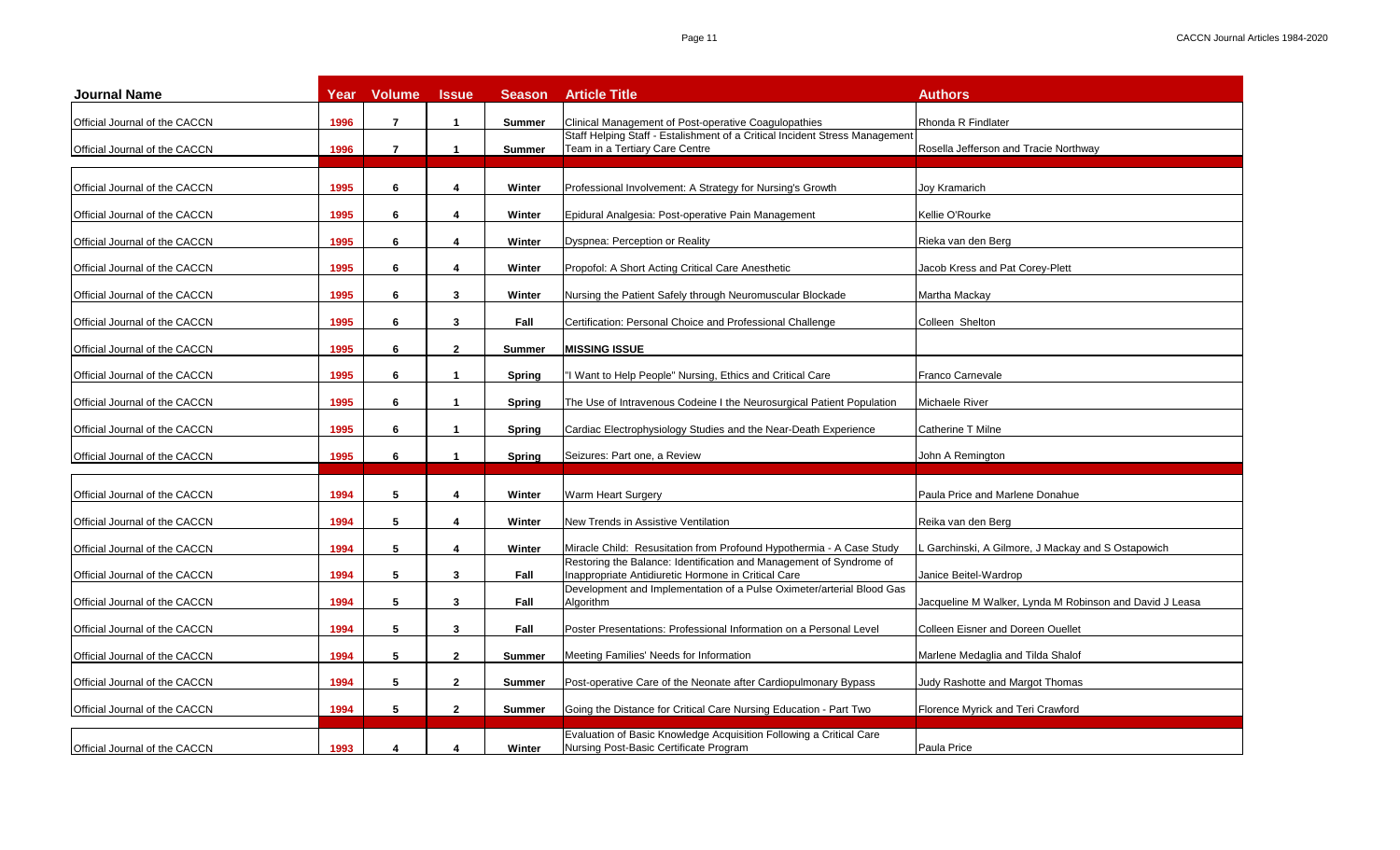| <b>Journal Name</b>                    | Year | <b>Volume</b>           | <b>Issue</b>         | <b>Season</b> | <b>Article Title</b>                                                                                                         | <b>Authors</b>                                                  |
|----------------------------------------|------|-------------------------|----------------------|---------------|------------------------------------------------------------------------------------------------------------------------------|-----------------------------------------------------------------|
| Official Journal of the CACCN          | 1993 | 4                       | 4                    | Winter        | Preparing Non-critical care Nures to Care for Ventilator-Dependent<br>Patients                                               | Alana J Holland                                                 |
|                                        | 1993 | 4                       | 4                    |               |                                                                                                                              |                                                                 |
| Official Journal of the CACCN          |      |                         |                      | Winter        | Fever: Mechanisms, Controversy and Research Based Interventions                                                              | <b>Cathy Miller</b>                                             |
| Official Journal of the CACCN          | 1993 | 4                       | 3                    | Fall          | The Genogram: A Strategy for Assessing the Family of the Critically III                                                      | <b>Francis Loos</b>                                             |
| Official Journal of the CACCN          | 1993 | 4                       | 3                    | Fall          | Caring in Critical Care Nursing                                                                                              | <b>Gail Tomblin Murphy</b>                                      |
| Official Journal of the CACCN          | 1993 | 4                       | $\mathbf{2}$         | <b>Summer</b> | The ECG Diagnosis of Critical Stenosis of the Left Anterior Descending<br>Artery: Wellens Syndrome                           | <b>Evelyn Bentley</b>                                           |
| Official Journal of the CACCN          | 1993 | 4                       | $\mathbf{2}$         | <b>Summer</b> | Ethical Dilemmas and the Critical Care Nurse: An Intimate Perspective                                                        | Chervl Anne Kaufman                                             |
|                                        |      |                         |                      |               | Integrating Quality Management into Nursing Practice: An Evolutionary                                                        |                                                                 |
| Official Journal of the CACCN          | 1993 | 4                       | $\mathbf{2}$         | <b>Summer</b> | Process in a Paediatric Intensive Care Unit                                                                                  | Judy Rashotte and Margot Thomas                                 |
| Official Journal of the CACCN          | 1993 | 4                       | $\overline{2}$       | <b>Summer</b> | Traumatic Rupture of the Aorta: Management in the Critical Care Unit                                                         | Chris Sabourin                                                  |
| Official Journal of the CACCN          | 1993 | 4                       | $\mathbf{1}$         | Spring        | Management of Acute Iron Overdose: A Case Study and Standard Care<br>Plan                                                    | Joyce Thomas                                                    |
|                                        |      |                         |                      |               |                                                                                                                              |                                                                 |
| Official Journal of the CACCN          | 1993 | 4                       | $\mathbf{1}$         | <b>Spring</b> | Spouses' Perceptions of Technology of Critical Care<br>Liver Transplantation: The Surgical ICU Experience, General Division, | Margaret Burke and Lynn M Nagle                                 |
| Official Journal of the CACCN          | 1993 | 4                       | $\mathbf{1}$         | Spring        | <b>Toronto Hospital</b>                                                                                                      | Gina Bryden and Rhonda Raine                                    |
|                                        |      |                         |                      |               | Care of the Bone Marrow Recipient: A Nursing Perspective Part III:                                                           |                                                                 |
| Official Journal of the CACCN          | 1992 | 3                       | 4                    | Winter        | <b>Additional Nursing Care</b>                                                                                               | Angela Mawji, Sandra Cantin, Jane Hartman and Martha McKinlay   |
| Official Journal of the CACCN          | 1992 | 3                       | 4                    | Winter        | Strategies for Teaching Critical Thinking to Critical Care Nurses                                                            | Marilyn Whiteley                                                |
|                                        |      |                         |                      |               | Care of the Bone Marrow Recipient: A Nursing Perspective Part II:                                                            |                                                                 |
| Official Journal of the CACCN          | 1992 | 3                       | 3                    | Fall          | <b>Additional Nursing Care</b><br>Understanding Diabetes Insipidus: Recognition and Management in                            | Angela Mawji, Sandra Cantin, Jane Hartman and Martha McKinlay   |
| Official Journal of the CACCN          | 1992 | 3                       | 3                    | Fall          | <b>Critical Care</b>                                                                                                         | <b>Francis Loos</b>                                             |
| Official Journal of the CACCN          | 1992 | 3                       | $\mathbf{2}$         | <b>Summer</b> | Care of the Bone Marrow Recipient: A Nursing Perspective Part I:<br><b>Additional Nursing Care</b>                           | Angela Mawji, Sandra Cantin, Jane Hartman and Martha McKinlay   |
|                                        |      |                         |                      |               |                                                                                                                              |                                                                 |
| Official Journal of the CACCN          | 1992 | $3^{\circ}$             | $2^{\circ}$          | <b>Summer</b> | Striving to Ensure Clnical Competency: A Program for Annual Certification Colleen Elsner and Doreen Ouellet                  |                                                                 |
|                                        |      |                         |                      |               |                                                                                                                              |                                                                 |
| Official Journal of the CACCN          | 1991 | $\mathbf{2}$            | 3                    | Winter        | <b>NO ARTICLES</b>                                                                                                           |                                                                 |
| Official Journal of the CACCN          | 1991 | $\mathbf{2}$            | $\blacktriangleleft$ | Spring        | Hypoplastic Left Heart Syndrome - Care of the Newborn and His Family                                                         | Dawn C Gordon and Donna Rothwell                                |
|                                        |      |                         |                      |               |                                                                                                                              | Charlotte Lunse, Anna Barkman, Barbara S Boyer, Nancy Medic and |
| Official Journal of the CACCN          | 1990 | $\overline{\mathbf{1}}$ | $\mathbf{1}$         | June          | Caring in the Technological Environment: Strategies for Nurses                                                               | Jeannette Kwant                                                 |
| Canadian Critical Care Nursing Journal | 1990 | $\overline{7}$          | $\mathbf{1}$         | Mar/Apr       | Crisis Management in PAR                                                                                                     | Melissa Marshall                                                |
| Canadian Critical Care Nursing Journal | 1990 | $\overline{7}$          | $\mathbf{1}$         | Mar/Apr       | Legal Article: Four Legal Myths About Consent                                                                                | L E and F A Rozovsky                                            |
| Canadian Critical Care Nursing Journal | 1990 | $\overline{7}$          | $\mathbf{1}$         | Mar/Apr       | Arteriovenous Hemofiltration                                                                                                 | Kathleen Graham an Gayle Urquhart                               |
|                                        |      |                         |                      |               |                                                                                                                              |                                                                 |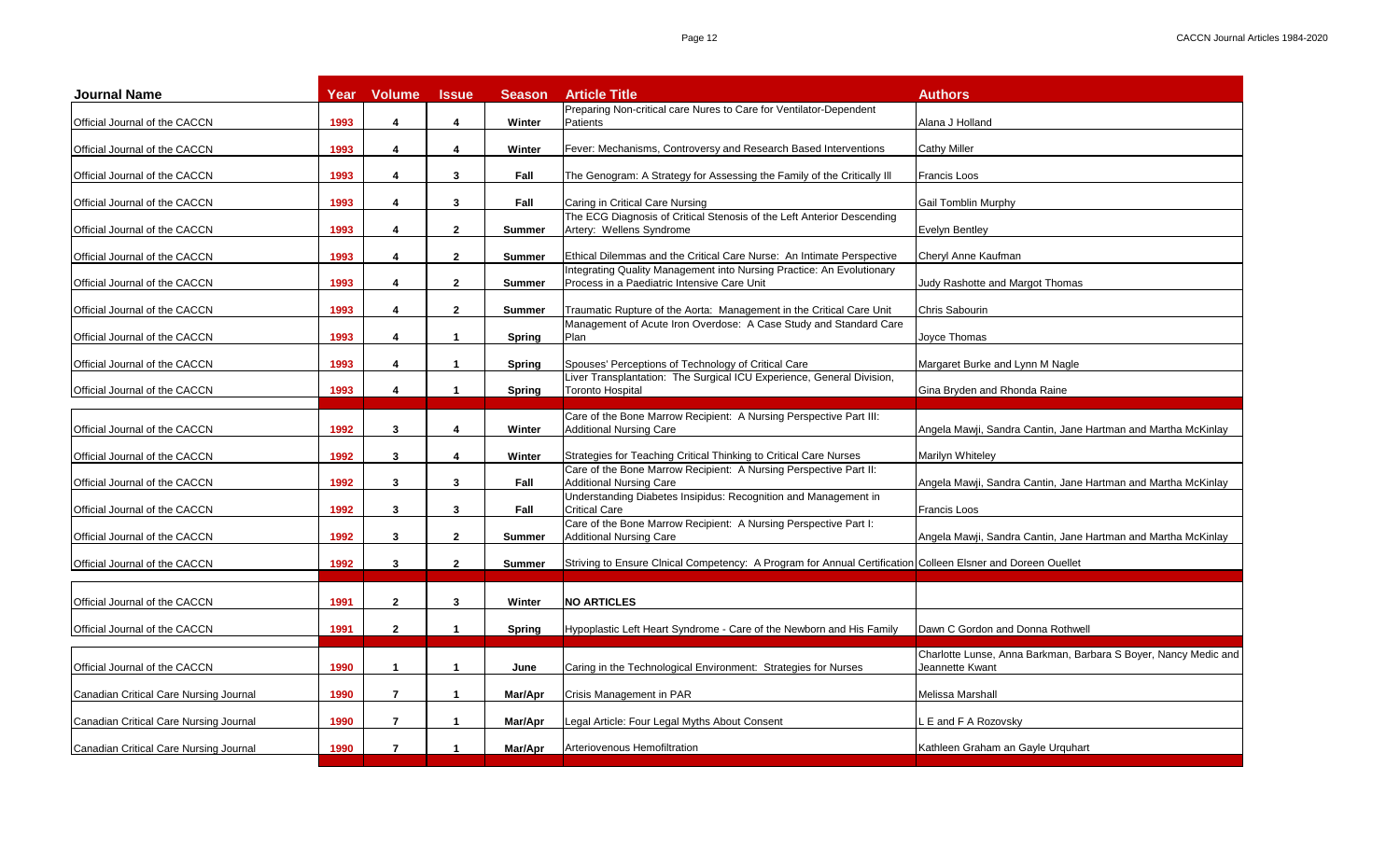| <b>Journal Name</b>                    | Year | <b>Volume</b> | <b>Issue</b> | <b>Season</b> | <b>Article Title</b>                                                                                             | <b>Authors</b>                         |
|----------------------------------------|------|---------------|--------------|---------------|------------------------------------------------------------------------------------------------------------------|----------------------------------------|
| Canadian Critical Care Nursing Journal | 1989 | 6             | 4            | <b>Dec</b>    | Power Resides in Caring                                                                                          | Gail Tomblin Murphy                    |
| Canadian Critical Care Nursing Journal | 1989 | 6             | 4            | <b>Dec</b>    | Acute Pancreatitis: A Critical Nursing Challenge                                                                 | Francis D Loos                         |
| Canadian Critical Care Nursing Journal | 1989 | 6             | 4            | <b>Dec</b>    | Advance Cardiac Life Support (ACLS) Algorithms: A Powerful Decision<br>Tree for the Management of Cardiac Arrest | Joyce Brenda Thomas                    |
| Canadian Critical Care Nursing Journal | 1989 | 6             | 4            | <b>Dec</b>    | Are You Reay for that Elderly Patient?                                                                           | Sandra Kamenir                         |
| Canadian Critical Care Nursing Journal | 1989 | 6             | 3            | Sept/Oct      | The Neonatal Transport Team                                                                                      | Carol Forbes                           |
| Canadian Critical Care Nursing Journal | 1989 | 6             | 3            | Sept/Oct      | Care of the Patient with a Subphrenic Abscess                                                                    | S Beckermann                           |
| Canadian Critical Care Nursing Journal | 1989 | 6             | 3            | Sept/Oct      | Legal Article: Triage and the Law                                                                                | L E and F A Rozovsky                   |
| Canadian Critical Care Nursing Journal | 1989 | 6             | $\mathbf{2}$ | June/July     | The Ventilator and Coping with Relatives                                                                         | Sylvie Robichaud-Ekstrand              |
| Canadian Critical Care Nursing Journal | 1989 | 6             | $\mathbf{2}$ | June/July     | The Patient's Reaction to Ventilation                                                                            | Margaret Fitch                         |
| Canadian Critical Care Nursing Journal | 1989 | 6             | $\mathbf{2}$ | June/July     | Perinatal Bereavement and Grief                                                                                  | Dawn C Gordon                          |
| Canadian Critical Care Nursing Journal | 1989 | 6             | $\mathbf{2}$ | June/July     | Legal Article: Living Wills and Canadian Law                                                                     | E and F A Rozovsky                     |
| Canadian Critical Care Nursing Journal | 1989 | 6             | 1            | Mar/Apr       | <b>Meconium Aspiration Syndrome</b>                                                                              | Karen Carr and Susan Haizelden         |
| Canadian Critical Care Nursing Journal | 1989 | 6             | 1            | Mar/Apr       | The Chaplain as a Resource to Families of Patients in the ICU                                                    | Rev. Douglas R Wilson                  |
| Canadian Critical Care Nursing Journal | 1989 | 6             | 1            | Mar/Apr       | Demystifying General Anaesthsia                                                                                  | Melissa N Marshall                     |
| Canadian Critical Care Nursing Journal | 1989 | 6             | 1            | Mar/Apr       | Ethics and an Ethical Dilemma: To Resuscitate or Not                                                             | Janice MacIntosh                       |
| Canadian Critical Care Nursing Journal | 1989 | 6             | 1            | Mar/Apr       | The Changing Role of the ICU Nurse in Medical Rounds                                                             | Joyce Thomas                           |
|                                        |      |               |              |               | Classic Hemolytic Uremic Syndrome (HUS) and Current Treatment                                                    |                                        |
| Canadian Critical Care Nursing Journal | 1988 | 5             | 4            | <b>Dec</b>    | Modalities                                                                                                       | Melanie Graham                         |
| Canadian Critical Care Nursing Journal | 1988 | 5             | 4            | <b>Dec</b>    | Spinal Narcotic and the Implications for Nursing                                                                 | Carol Markowsky                        |
| Canadian Critical Care Nursing Journal | 1988 | 5             | 4            | <b>Dec</b>    | Legal Article: Incident Reports and the Law                                                                      | E and F A Rozovsky                     |
| Canadian Critical Care Nursing Journal | 1988 | 5             | 4            | <b>Dec</b>    | Cardioauditory Sndrome                                                                                           | Grace Kolodychuk and Wilma A Cresswell |
| Canadian Critical Care Nursing Journal | 1988 | 5             | 3            | Sept/Oct      | (tPA): A Nursing Perspective                                                                                     | Marilyn Hodgins and Margaret Zagrodney |
| Canadian Critical Care Nursing Journal | 1988 | 5             | 3            | Sept/Oct      | Intracranial Hypertension in Children                                                                            | Margaret L Powell                      |
| Canadian Critical Care Nursing Journal | 1988 | 5             | 3            | Sept/Oct      | egal Article: Suicide and the Law                                                                                | E and F A Rozovsky                     |
| Canadian Critical Care Nursing Journal | 1988 | 5             | 3            | Sept/Oct      | Patient Communication Tools in a Pediatric Intensive Care Unit                                                   | Lisa Keenan and Kim O'Leary            |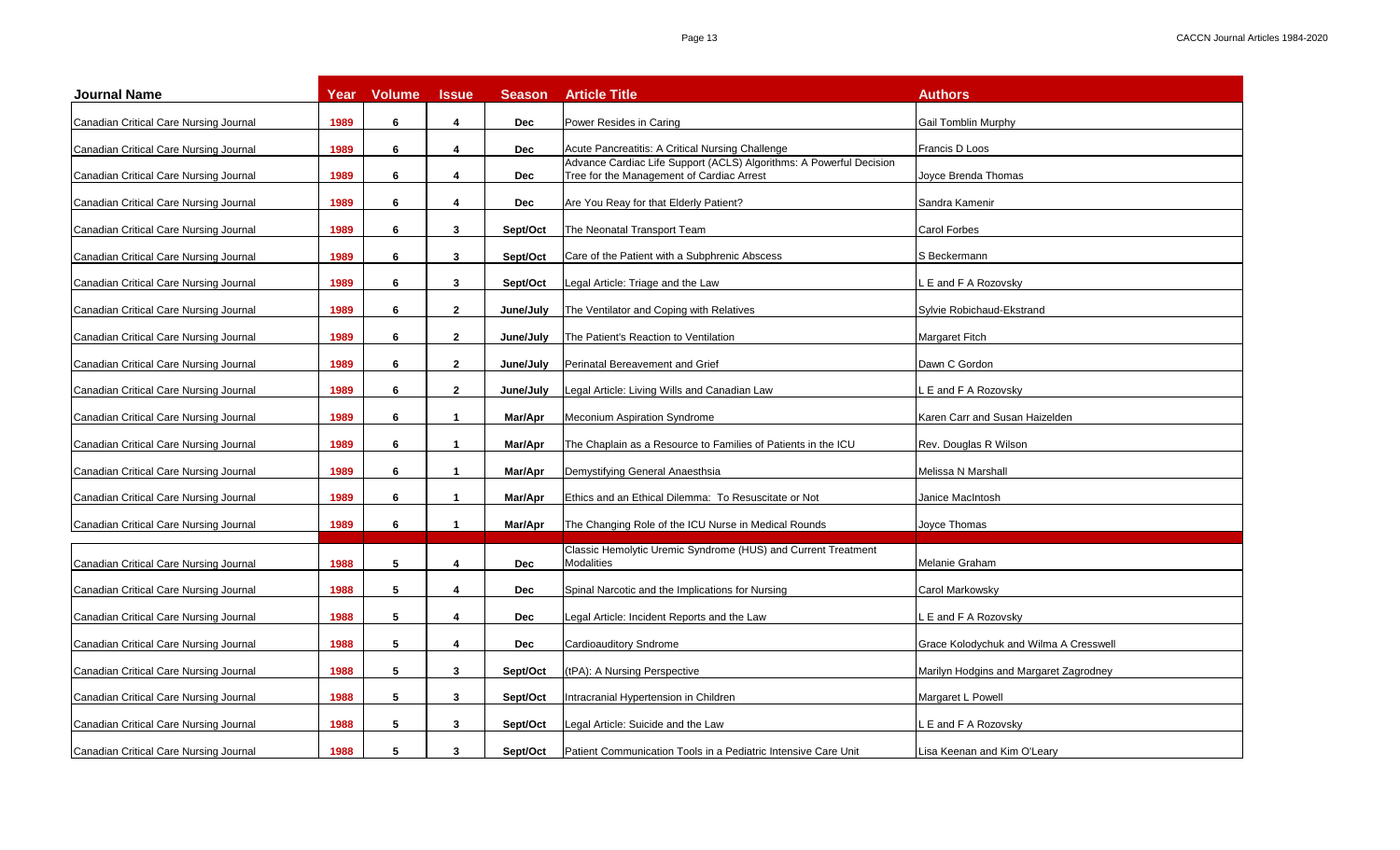| <b>Journal Name</b>                    | Year | <b>Volume</b> | <b>Issue</b>         | <b>Season</b> | <b>Article Title</b>                                               | <b>Authors</b>                            |
|----------------------------------------|------|---------------|----------------------|---------------|--------------------------------------------------------------------|-------------------------------------------|
| Canadian Critical Care Nursing Journal | 1988 | 5             | $\overline{2}$       |               | <b>MISSING ISSUE</b>                                               |                                           |
| Canadian Critical Care Nursing Journal | 1988 | 5             | $\mathbf{1}$         | Mar/Apr       | <b>Fulfilling Patient's Nutritional Requirements</b>               | Lili M Brylowski                          |
| Canadian Critical Care Nursing Journal | 1988 | 5             | $\mathbf{1}$         | Mar/Apr       | Clinical Problems in Cardiology                                    | Peggy Holt                                |
| Canadian Critical Care Nursing Journal | 1988 | 5             | $\mathbf{1}$         | Mar/Apr       | Legal Article: he Nurse and the Criminal Code                      | E and F A Rozovsky                        |
| Canadian Critical Care Nursing Journal | 1988 | 5             | $\mathbf 1$          | Mar/Apr       | Evaluation of Ventilation                                          | Kristy Molnar                             |
| Canadian Critical Care Nursing Journal | 1987 | 4             | 4                    | <b>Dec</b>    | The Cultural Context of Caring                                     | Joan M Anderson                           |
| Canadian Critical Care Nursing Journal | 1987 | 4             | 4                    | <b>Dec</b>    | Legal Article: Moving to the USA                                   | E and F A Rozovsky                        |
| Canadian Critical Care Nursing Journal | 1987 | 4             | 4                    | Dec           | The Role of Ventilation in Pulmonary Gas Exchange                  | Kristy Molnar                             |
| Canadian Critical Care Nursing Journal | 1987 | 4             | 3                    | Sept/Oct      | The Three-Way-Stop-Cock                                            | Kathleen MacMillan and Cynthia Struthers  |
| Canadian Critical Care Nursing Journal | 1987 | 4             | 3                    | Sept/Oct      | Legal Article: Dividing the Responsibilty Pie                      | E and F A Rozovsky                        |
| Canadian Critical Care Nursing Journal | 1987 | 4             | 3                    | Sept/Oct      | The Nurse and the Patient: Partners in Education                   | Susan E Hicks                             |
| Canadian Critical Care Nursing Journal | 1987 | 4             | $\mathbf{2}$         | June/July     | Tricuspid Atresia - A Nursing Outlook                              | Margaret L Powell                         |
| Canadian Critical Care Nursing Journal | 1987 | 4             | $\mathbf{2}$         | June/July     | Legal Article: Critical Care, AIDS and the Law                     | . E and F A Rozovsky                      |
| Canadian Critical Care Nursing Journal | 1987 | 4             | $\mathbf{2}$         | June/July     | Evaluation of a Staff Education Learning Package                   | Janice Gash                               |
| Canadian Critical Care Nursing Journal | 1987 | 4             | $\mathbf{1}$         | Mar/Apr       | Legal Article: Should Nurses Be Involved in Consent                | E and F A Rozovsky                        |
| Canadian Critical Care Nursing Journal | 1987 | 4             | $\mathbf 1$          | Mar/Apr       | Right Bundle Branch Block (RBBB)                                   | Peggy Holt                                |
| Canadian Critical Care Nursing Journal | 1987 | 4             | $\mathbf{1}$         | Mar/Apr       | Support Group for Patients of Critically III Neonates              | Lee Ann M Del Bianco and Seetha Shankaran |
| Canadian Critical Care Nursing Journal | 1987 | 4             | $\blacktriangleleft$ | Mar/Apr       | Emergency Nursing Management of Spontaneous Carotid Artery Rupture | K MacMillan and C Struthers               |
| Canadian Critical Care Nursing Journal | 1986 | 3             | 3                    |               | <b>MISSING ISSUE</b>                                               |                                           |
| Canadian Critical Care Nursing Journal | 1986 | 3             | 3                    | July/Aug      | Organ Donations - The Role of the Hospital Staff                   | Judy Hodgson                              |
| Canadian Critical Care Nursing Journal | 1986 | 3             | 3                    | July/Aug      | Clinical Problems in Cardiology - Pericarditis                     | Peggy Holt                                |
| Canadian Critical Care Nursing Journal | 1986 | 3             | 3                    | July/Aug      | Legal Article: Why Some Patiends Do Not Sue                        | E and F A Rozovsky                        |
| Canadian Critical Care Nursing Journal | 1986 | 3             | $\mathbf{2}$         | April         | Nurse Specialization in an Evolutionary Environment                | Joanne Scholdra                           |
| Canadian Critical Care Nursing Journal | 1986 | 3             | $\overline{2}$       | April         | Neonates Receive Specialized Care on the Road                      | Sandie DePiero                            |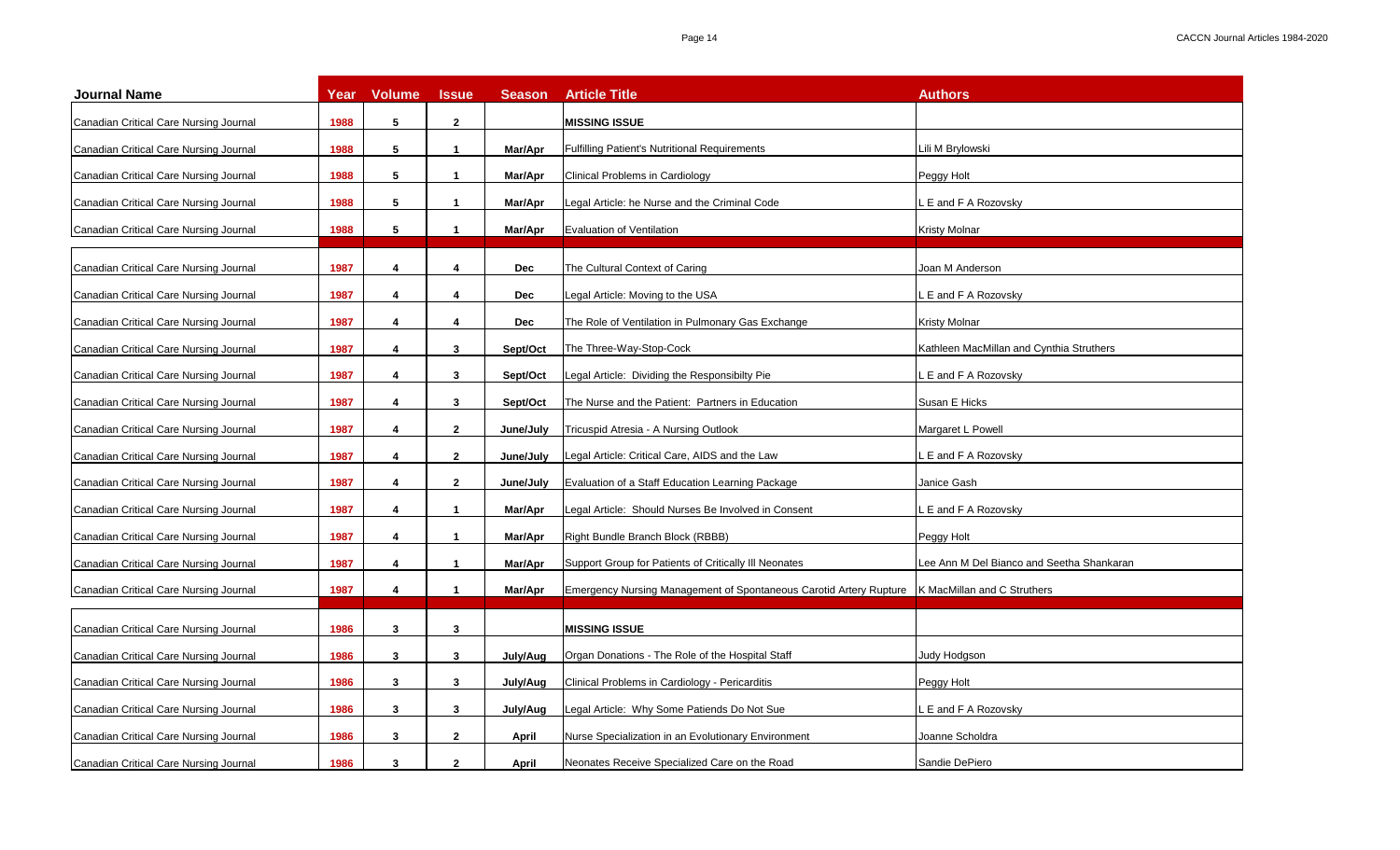| <b>Journal Name</b>                    | Year | <b>Volume</b> | <b>Issue</b> | <b>Season</b> | <b>Article Title</b>                                                                       | <b>Authors</b>         |
|----------------------------------------|------|---------------|--------------|---------------|--------------------------------------------------------------------------------------------|------------------------|
| Canadian Critical Care Nursing Journal | 1986 | 3             | $\mathbf{2}$ | April         | Legal Article: Case Comment: Pike versus Peach Arch District Hospital                      | E and F A Rozovsky     |
| Canadian Critical Care Nursing Journal | 1986 | 3             | $\mathbf{2}$ | April         | Clinical Problems in Cardiology                                                            | Peggy Holt             |
| Canadian Critical Care Nursing Journal | 1986 | 3             | $\mathbf{1}$ | Jan/Feb       | Nursing Care of the Patient on the Left Ventricular Assist Device                          | Marion E McRae         |
| Canadian Critical Care Nursing Journal | 1986 | 3             | $\mathbf{1}$ | Jan/Feb       | Legal Article: The Legal Dilemma: Getting Caught Between a Rock and A<br><b>Hard Place</b> | E and F A Rozovsky     |
| Canadian Critical Care Nursing Journal | 1986 | 3             | $\mathbf{1}$ | Jan/Feb       | Clinical Problems in Cardiology: The Esophageal Lead                                       | Peggy Holt             |
| Canadian Critical Care Nursing Journal | 1985 | $\mathbf{2}$  | 6            | Dec           | Peri-operative Myocardial Infarction                                                       | Ann Hanna              |
| Canadian Critical Care Nursing Journal | 1985 | $\mathbf{2}$  | 6            | Dec           | Legal Article: Legal Questions Nurses Ask                                                  | E and F A Rozovsky     |
| Canadian Critical Care Nursing Journal | 1985 | $\mathbf{2}$  | 6            | Dec           | <b>Quality Assurance in Critical Care</b>                                                  | Stanley T Kieller      |
| Canadian Critical Care Nursing Journal | 1985 | $\mathbf{2}$  | 5            | Oct/Nov       | Respiratory Problems of Patient with Familial Dysautonomia                                 | Janice Herter          |
| Canadian Critical Care Nursing Journal | 1985 | $\mathbf{2}$  | 5            | Oct/Nov       | Legal Article: Imposing Moral Views - The Legal Consequences                               | E and F A Rozovsky     |
| Canadian Critical Care Nursing Journal | 1985 | $\mathbf{2}$  | 5            | Oct/Nov       | Recruiting and Retaining Nursing Personnel                                                 | Cheryl Jean Leeder     |
| Canadian Critical Care Nursing Journal | 1985 | $\mathbf{2}$  | 5            | Oct/Nov       | The Importance of History in Multiple Trauma (Part 2)                                      | Sheila Farrell         |
| Canadian Critical Care Nursing Journal | 1985 | $\mathbf{2}$  | 5            | Oct/Nov       | Clinical Problems in Cardiology                                                            | Petty Holt             |
| Canadian Critical Care Nursing Journal | 1985 | $\mathbf{2}$  | 5            | Oct/Nov       | <b>CU Patients Have Special Nutritional Needs</b>                                          | <b>Editorial Staff</b> |
| Canadian Critical Care Nursing Journal | 1985 | $\mathbf{2}$  | 4            | Sept          | Recognition and Treatment of Burn Wound Infection                                          | Joanne E Beetstra      |
| Canadian Critical Care Nursing Journal | 1985 | $\mathbf{2}$  | 4            | Sept          | Legal Article: Licensure or Registration?                                                  | E and F A Rozovsky     |
| Canadian Critical Care Nursing Journal | 1985 | $\mathbf{2}$  | 4            | Sept          | Patient Assessment - Part Three                                                            | Carolyn Kovachik       |
| Canadian Critical Care Nursing Journal | 1985 | $\mathbf{2}$  | 4            | Sept          | Hepatitis - Who Needs It?                                                                  | Jane Robbins           |
| Canadian Critical Care Nursing Journal | 1985 | $\mathbf{2}$  | 4            | Sept          | Clinical Problems in Cardiology                                                            | Petty Holt             |
| Canadian Critical Care Nursing Journal | 1985 | $\mathbf{2}$  | 4            | Sept          | ATP-adensoine triphosphate - The answer to power                                           | Deanne Reid            |
| Canadian Critical Care Nursing Journal | 1985 | $\mathbf{2}$  | 3            | June          | Acute Epiglottitis - Overcoming the Challenge                                              | <b>Robert Forbes</b>   |
| Canadian Critical Care Nursing Journal | 1985 | $\mathbf{2}$  | 3            | June          | Barbiturate Coma in Children                                                               | Franco Carnevale       |
| Canadian Critical Care Nursing Journal | 1985 | $\mathbf{2}$  | 3            | June          | Dopamine and Dobutamine - Using Them Safely and Effectively                                | <b>Charles Bayliff</b> |
| Canadian Critical Care Nursing Journal | 1985 | $\mathbf{2}$  | 3            | June          | Patient Assessment - Part Two                                                              | Carolyn Kovachik       |